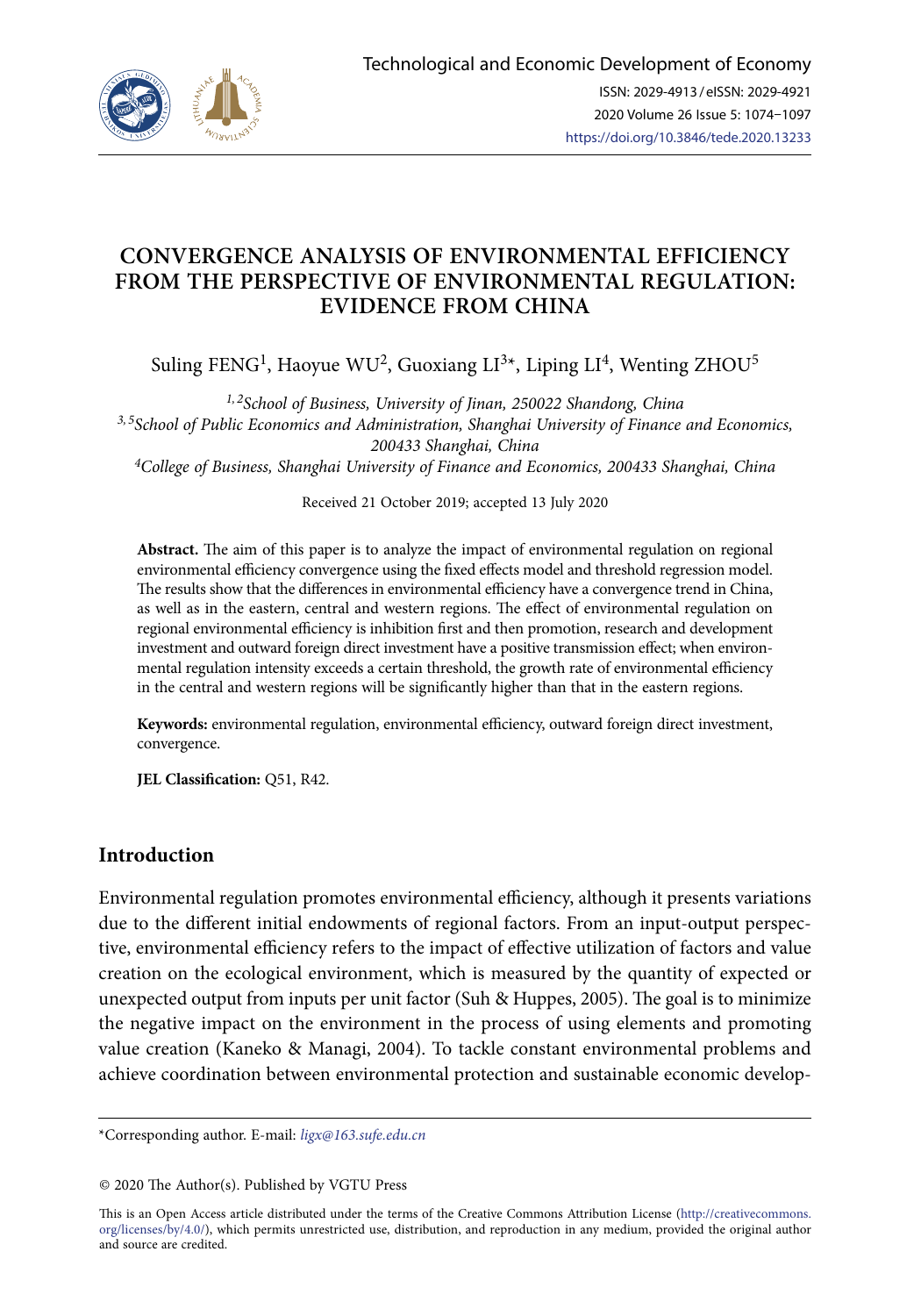ment, China has intensified its efforts in environmental regulation and has increased its investment in the fight against environmental pollution from RMB 493,703 million in 2008 to RMB 921,980 million in  $2016<sup>1</sup>$ , thus significantly affecting its economic and environmental performance (Peng et al., 2018). To improve the energy utilization efficiency and China's environmental quality, pollutant emissions should be mitigated, emissions intensity should be reduced, and the enthusiasm of different subjects to participate in environmental pollution treatment should be mobilized (Alford et al., 1997; Jin et al., 2016). However, the various cultural contexts and economic development levels in different regions contribute to different regulation measures and policies, which lead to differences in the impact of environmental regulation on environmental efficiency (Cheng et al., 2017; Hao et al., 2018; Ren et al., 2018). Whether the strengthening of environmental regulation will narrow the regional environmental efficiency gap, enhance the coordination of regional development and affect the convergence of environmental efficiency differences represents an important problem that needs further analysis and discussion.

The literature mainly concentrates on the convergence of carbon emission intensity, energy consumption intensity and energy efficiency (Yang & Liu, 2012; Churchill et al., 2018; Ivanovski et al., 2018). Scholars have analyzed the factors that affect environmental efficiency, including environmental regulation and technological innovation (Duman & Kasman, 2018). However, deficiencies are observed in the existing research. First, although scholars have discussed the convergence of regional environmental efficiency, most researchers focused on the convergence of environmental efficiency in a given region while few studies have compared the convergence rate of regional environmental efficiency among different regions. Second, previous research mainly discussed the effect of environmental regulation and the relationship between environmental regulation and environmental efficiency, whereas few scholars have compared the effect of environmental regulation in different regions and determined the reasonable threshold values of environmental regulation. Third, few scholars have analyzed the convergence of regional environmental efficiency differences from the perspective of environmental regulation and systematic analyses have not been performed; the mechanisms and effects of environmental regulation on regional environmental efficiency convergence need to be further explored.

This paper contributes to establishing the following objectives. First, starting from regional differences of environmental efficiency, this paper not only studies the convergence of environmental efficiency differences in a certain region but also analyzes the convergence of environmental efficiency differences between regions and compares the convergence rates of environmental efficiency in different regions. Second, this paper includes environmental regulation in the research framework, analyzes the marginal effect and regional heterogeneity of environmental regulation, establishes a reasonable threshold for environmental regulation for each region to explore whether environmental regulation can promote the convergence of regional environmental efficiency and then narrow the gap of environmental efficiency among the eastern, central and western regions. Third, considering technological innovation activities, such as independent research and development (R&D) and technology introduc-

<sup>&</sup>lt;sup>1</sup> Data are obtained from the website of the National Bureau of Statistics of China (n.d.).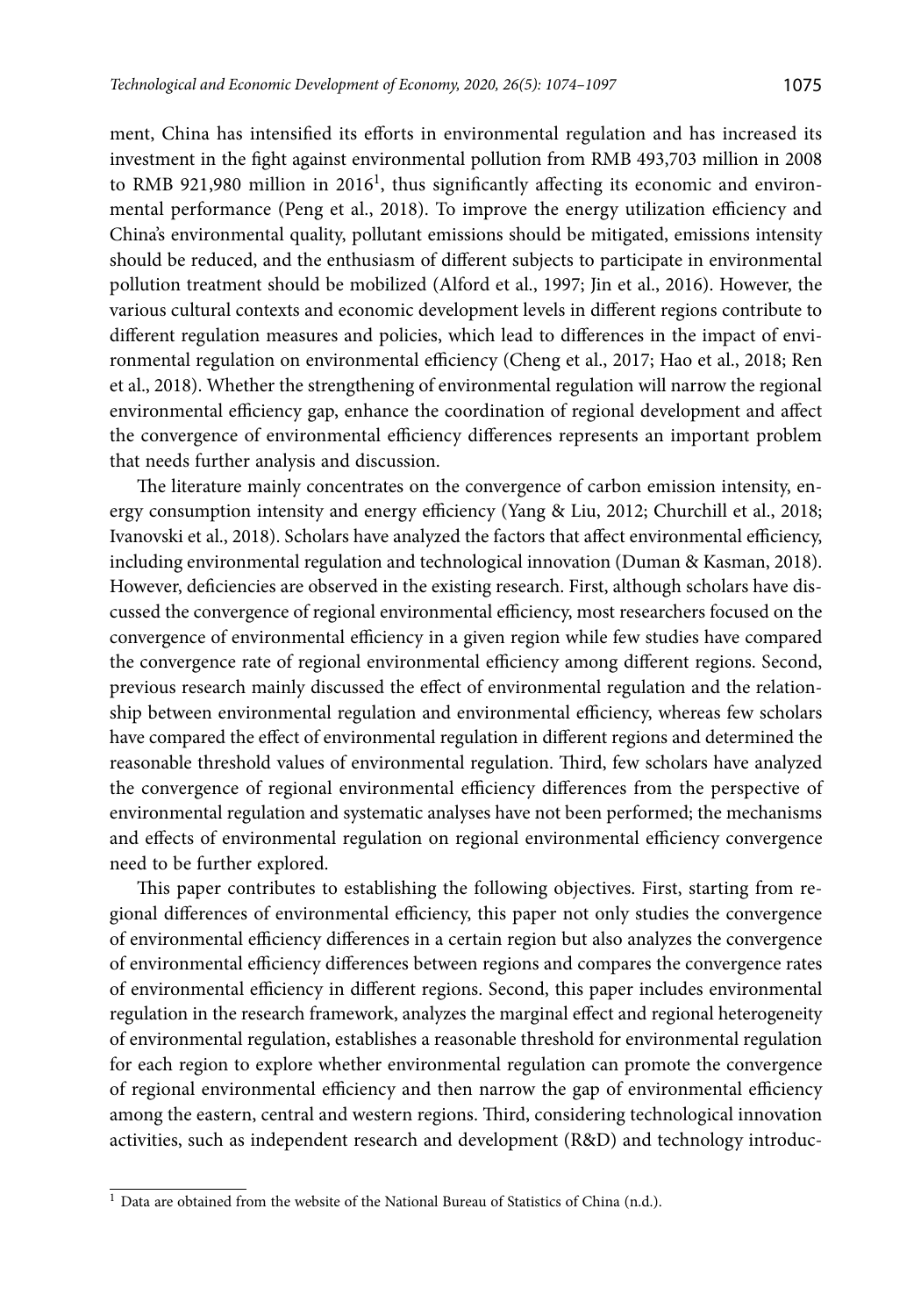tion, we explore the mechanisms from the perspectives of R&D investments, outward foreign direct investment (OFDI) and foreign direct investment (FDI) and analyze whether R&D investments, OFDI and FDI can help to narrow the regional environmental efficiency gap under the role of environmental regulation to further clarify the relationship between variables.

The Malmquist index method in the DEA (Data Envelopment Analysis) model is used to calculate the regional environmental efficiency in this paper, and the convergence analysis of regional environmental efficiency is based on the β absolute convergence model. On this basis, the threshold regression model and fixed effect model are used to explore the effect of environmental regulation on regional environmental efficiency convergence. The main research hypotheses are as follows. First, when the differences in environmental efficiency in China converge, the gap between low and high environmental efficiency areas will gradually narrow and the environmental efficiency of the central and western regions will catch up with that of the eastern regions. Second, environmental regulation can promote the convergence of regional environmental efficiency, when environmental regulation reaches a certain level. Such policies will play a more positive role in the environmental efficiency of low environmental efficiency areas. Third, R&D investment and OFDI have a significant positive effect on environmental efficiency under environmental regulation and help to narrow the environmental efficiency gap between regions, although a "crowding out effect" may be produced. Next, this paper will discuss the related hypotheses in depth.

Section 1 presents a literature review. Section 2 proposes the theoretical hypotheses. Section 3 describes the research design, including variable selection, model construction, data sources, and descriptive statistics. Section 4 presents the regression results analysis. Finally, the last section provides the conclusions and policy implications.

### **1. Literature review**

Scholars have evaluated the economic effects of environmental regulation. Palmer et al. (1995) Gray and Shadbegian (2003) believed that strict environmental regulations will increase the production costs and reduce the competitiveness of enterprises, because R&D expenditures will increase the direct cost of purchasing end-of-line sewage treatment equipment and upgrading the production mode. Second, to comply with the detailed rules of environmental protection laws and regulations, Rubashkina et al. (2015) thought that investment activities will also be restricted to a certain extent, which will eventually lead to an increase in indirect costs. Greenstone et al. (2012) found that the implementation of the Clean Air Act caused a 4.8% decline in the total factor productivity (TFP) of US manufacturing. Hering and Poncet (2014) conducted an empirical analysis using the two-control area policy of acid rain and SO2 as a quasi-natural experiment, which was implemented by China in 1998. The results showed that environmental regulations have led to a significant decline in exports from polluting industries. Shi and Xu (2018) came to similar conclusions based on the policy background of China's "11th Five-Year Plan" and indicated that strict environmental regulations reduce the possibility of enterprise exports and further reduce the market value of enterprise exports. Chen et al. (2018b) constructed a triple-difference (DDD) model based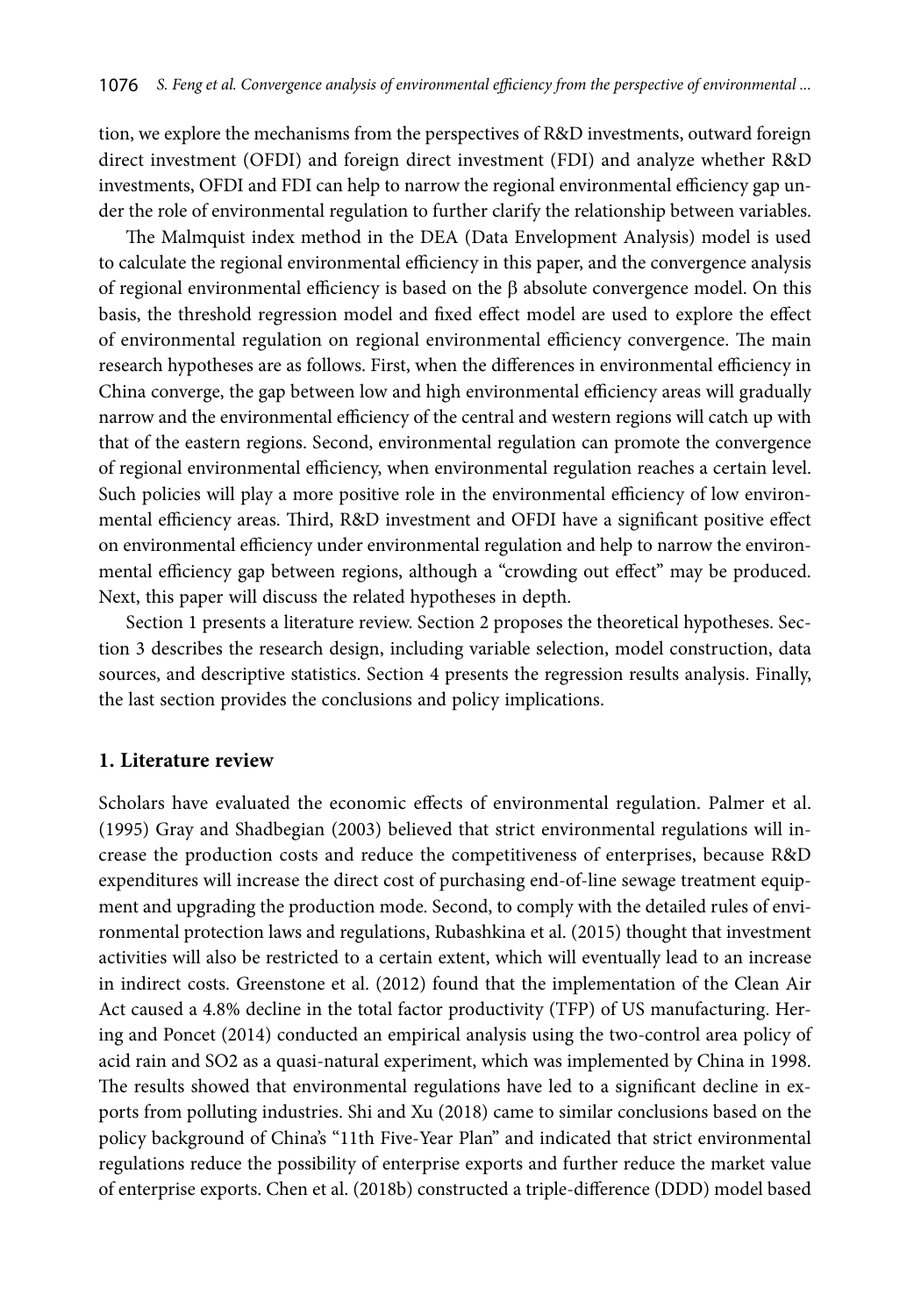on time and industry to conduct an empirical analysis, and the research results showed that China's water pollution regulations reduced the output value of industry and pollution from the downstream to the upstream due to different environmental regulation intensities.

However, other scholars hold different views. Porter and Linde (1995) argued that appropriate environmental regulation intensity is conducive to improving enterprises' environmental performance and economic performance. Environmental regulation will lead to corporate innovation and force companies to develop cleaner and lower-cost technologies to reduce pollution and improve resource utilization efficiency. The positive effects can offset the negative impact of additional compliance costs, which is reflected in improved corporate competitiveness and productivity (Wang & Shen, 2016). Chakraborty and Chatterjee (2017) found that environmental regulations in German have significantly increased the innovation expenditure of Indian dye manufacturing companies (upstream companies).

In addition to evaluating the economic effect of environmental regulation, scholars have analyzed the effect of environmental regulation from the perspective of environmental governance, they suggested that environmental regulation can promote environmental quality to some extent. Auffhammer and Kellogg (2011) used the differences-in-differences and regression discontinuity methods to study whether the implementation of gasoline control policies in the United States can significantly improve air quality, and the results showed that this policy can greatly reduce ozone pollution. Wolff (2014) used the difference in difference method to study the influence of "Low Emission Zone" (LEZ) pollution control policies implemented in Germany on urban air quality, and the results showed that LEZ policies could indeed reduce air pollution. Gehrsitz (2017) then extended the sample period to re-evaluate this policy and reached similar conclusions.

Some scholars measure environmental efficiency from multiple dimensions to further explore the impact of environmental regulation. Miao et al. (2019) calculated and decomposed the TFP of atmospheric environment by using the slack based measure (SBM) efficiency measurement method, analyzed the spatial spillover effect of environmental regulation on TFP. Jin et al. (2019) used the Super-SBM model to calculate the green total factor productivity (GTFP) of industrial water resources under the condition of non-expected output and the GMM model to analyze the impact of environmental regulation on GTFP, and they found that environmental regulation inhibited the improvement of GTFP.

Scholars have also studied the issues relevant to environmental efficiency convergence. Stern (2012) used a stochastic frontier approach to analyze the energy efficiency of 85 countries for 37 years and found that the energy efficiency of these 85 countries has convergence characteristics. Camarero et al. (2013) evaluated the environmental efficiency from 1980 to 2005 in 22 OECD countries and found that environmental efficiency converged among developed economies. Zhang et al. (2015) measured the industrial environmental efficiency of 286 cities at the prefecture level using the super-efficient DEA and showed absolute convergence in industrial environmental efficiency in China. Long et al. (2017) reached the same conclusion from the perspective of the industry. Li et al. (2019) thought that there is convergence in the environmental efficiency in the Beijing-Tianjin-Hebei region, and the inter-regional environmental efficiency is narrowing. Duman and Kasman (2018) also found environmental technical efficiency convergence in European Union. In terms of the industrial pollution con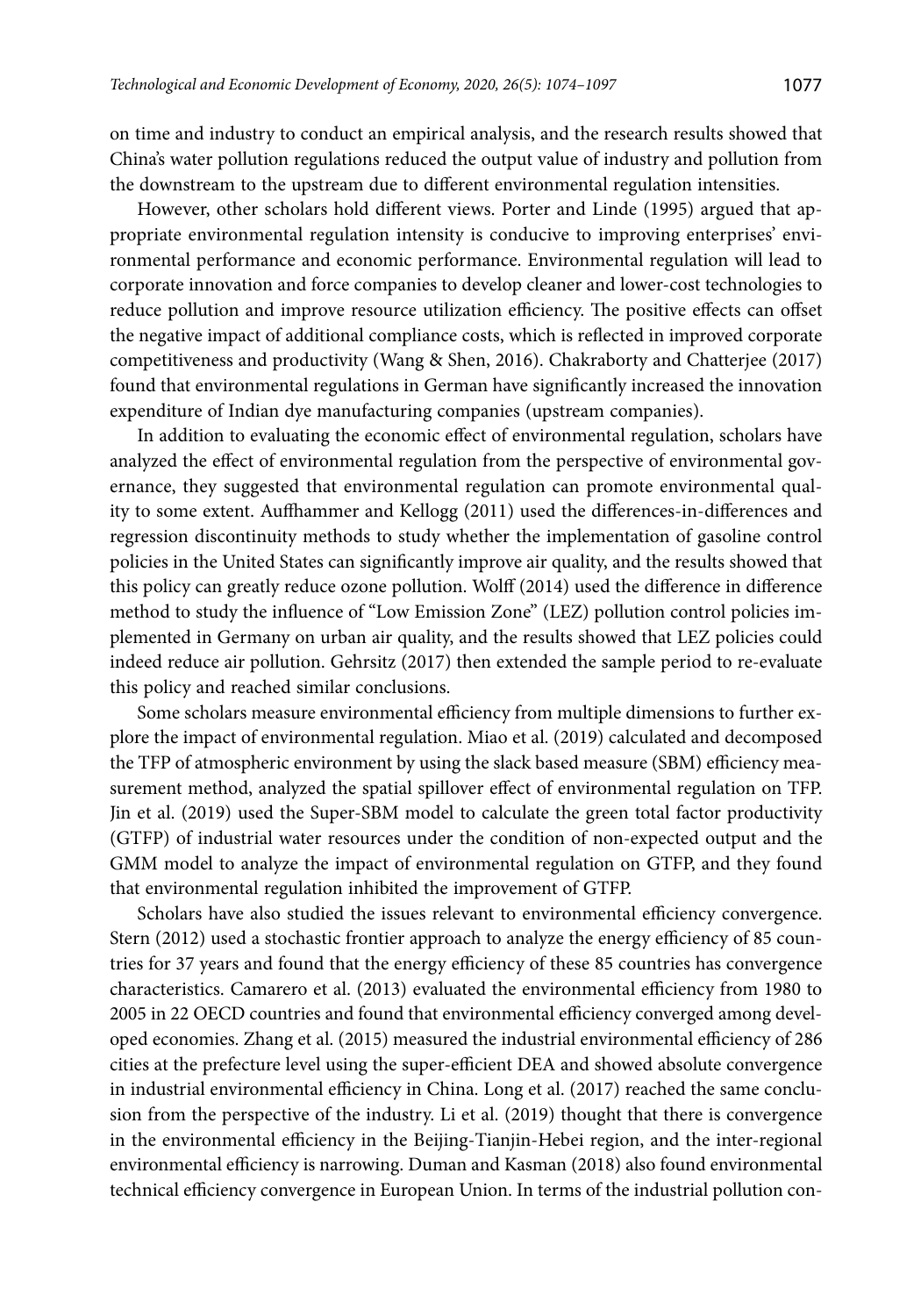trol efficiency, the effect of environmental pollution control investment in the western region is significant, which has a strong "catch-up effect" to the eastern region (Lu & Xu, 2019)<sup>2</sup>. From the perspective of energy efficiency, Herrerias (2012) found that the energy efficiency converged to a higher level in developing countries.

# **2. Mechanism analysis**

Environmental efficiency shows the input-output efficiency of capital, labor and other factors. The factors will flow across regions because different regions may have different marginal outputs of input factor. The pollution-intensive enterprises in the eastern region gradually moved to the central region, resulting in increased unexpected output of wastewater and gas in the central region (Zhang et al., 2019), and the environmental efficiency is relatively low. However, the economic growth rate of central and western regions has been significantly higher than that of the eastern region in recent years, and the economic scale has continued to expand. Accompanied by the continuous increase of regional R&D investment (Cao et al., 2019), economic growth will promote technological innovation and management process improvements of enterprises. Meanwhile, China has continuously adjusted its industrial structure, greatly developed high-end equipment manufacturing, and reduced the proportion of the quantity of high polluting industries, such as steel and cement, to achieve green production and green consumption (Sueyoshi & Yuan, 2017). Relying on the advantages of natural conditions, the central and western regions have developed renewable energy, such as solar and wind energy, improved the environmental efficiency. Energy structure transition have had a positive effect on the central region, where there are more pollution-intensive enterprises, and reduced the energy consumption and unexpected output of enterprises significantly.

**Hypothesis 1.** Regional environmental efficiency is convergent in the eastern, central and western regions of China. The regions with low environmental efficiency present a "catchup effect" on those with high environmental efficiency.

The impact of environmental regulation on environmental efficiency convergence has significant regional heterogeneity. As an important method of promoting environmental regulation, investments in environmental pollution control strengthen the whole process of environmental pollution control through investments in urban environmental infrastructure, old industrial pollution source control, and "three simultaneous" construction projects. Environmental pollution control investments especially focus on reducing unexpected outputs from the source (Zhang et al., 2020), increasing the utilization efficiency of the per unit input factors, and thereby improving regional environmental efficiency. However, the effect of environmental regulation has obvious regional heterogeneity that is impacted by various factors, such as the pollutant emission intensity, economic development level, and technological innovation capabilities. The central region has more pollution-intensive enterprises than the eastern and western regions, which lead to high levels of pollutant emissions and a low level of environmental efficiency (Tian et al., 2018).

 $\frac{1}{2}$  Catch-up effect refers to the region with low efficiency catching up with the region with high efficiency.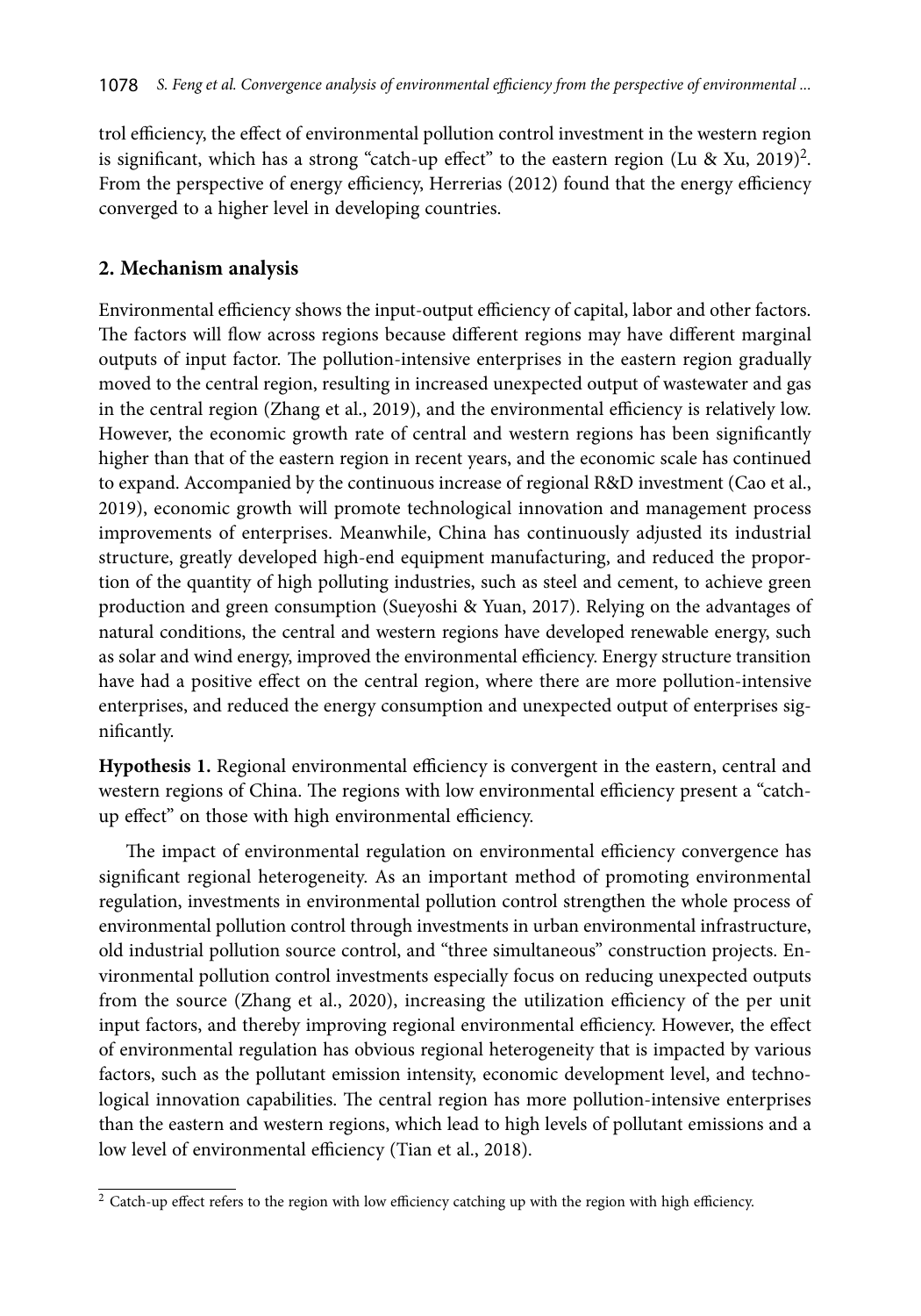Enterprises in the central region have a certain path dependence on the extensive mode of production. The emission reduction effect of the central region may be significantly higher than that of the eastern and western regions under the influence of strict environmental regulation policies. But the central region needs a huge scale of environmental pollution control investment because of the scale of pollution. Only when the environmental regulation intensity achieves a certain threshold, the positive effect of environmental regulation will reveal. The threshold may be significantly higher than that in the eastern and western regions. Limited by the initial factors, such as location conditions, the western region lacks the economic foundation and talents for technological innovation (Zhuo & Deng, 2020), resulting in a higher threshold for environmental regulation compared with that in the eastern region. Both the central and local governments in the western region have always paid considerable attention to enhancing the preservation of ecological environments. While strictly restricting the access of energy-intensive and heavily polluting enterprises, the government has also continuously increased the payments on special transfers used in environmental pollution control and ecological restoration. Therefore, regional environmental efficiency will be promoted rapidly when the environmental regulation reaches a certain threshold in the western region. The eastern region is an economically developed area and has a high level of R&D investment. Environmental pollution control investments are more effective and targeted. The eastern region has a reasonable industrial structure and a small proportion of pollution-intensive enterprises; therefore, the positive impact of environmental regulation on

**Hypothesis 2.** Environmental regulation may improve environmental efficiency, and when environmental regulation reaches a certain threshold value, the positive effect on environmental efficiency in the central region is particularly obvious, which will significantly promote the convergence of regional environmental efficiency.

environmental efficiency will be realized more quickly (Zhu & Wang, 2013).

Environmental regulation has an impact on regional innovation behavior and then affects environmental efficiency. First, with the improvement of environmental regulation, to reduce the long-term operating costs and improve product competitiveness, production enterprises, especially pollution-intensive enterprises, will increase R&D investments, strengthen innovation capabilities and key technology breakthroughs, and promote themselves to move forward to the high end of the value chain. The enterprises further increase the factor utilization efficiency, reduce unexpected outputs in the production process, and promote the convergence of regional environmental efficiency. Second, enterprises have the opportunity to learn advanced foreign production technology and management experience in the process of OFDI, enhance the technological innovation capabilities of OFDI enterprises, and optimize the industrial structure by improving the integration of internal factors, feedback of technological achievements and cross-border flow of talents. The spillover effects of reverse technology are significantly enhanced. OFDI will improve the input-output efficiency of production factors, reduce pollutant emissions, and significantly promote regional environmental efficiency. Finally, increasing the intensity of environmental regulation may result in the loss of FDI, which transfers to areas with relatively low environmental regulation to expand investment profits. The crowding out effect reduces the support of FDI for technological innovation and may reduce regional environmental efficiency to a certain extent.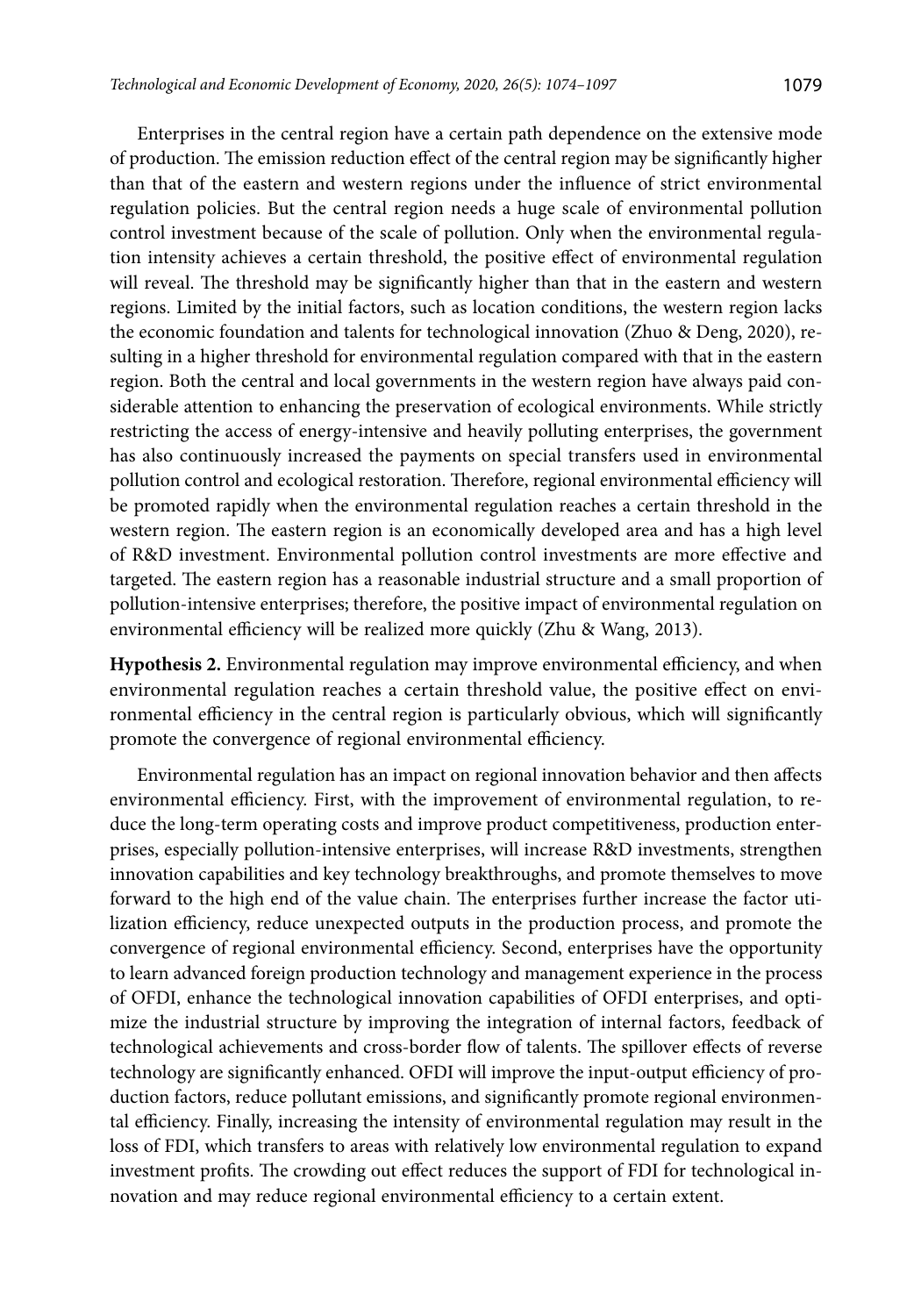**Hypothesis 3.** Environmental regulation improves regional environmental efficiency by affecting R&D investments and outward foreign direct investments, although the crowding out effect on foreign direct investments needs attention.

#### **3. Data and model**

#### **3.1. Variables**

(1) Explained variables. The explained variable in this paper is the environmental efficiency (*eff*). Labor, capital and energy resources are input factors, expected output and unexpected output are output indicators, and they are used to measure regional environmental efficiency under the condition of maximizing economic output and minimizing environmental impact. The method of selecting the environmental efficiency evaluation index refers to the work of Li and Hu (2012), and Zhang et al. (2014), and we select the following five variables as the input indicators: employment, capital stock, energy consumption standard quantity, water consumption and construction land area. The following four variables as the output indicators: industrial waste gas emission, solid waste emission, industrial waste water emission and gross domestic product (GDP). Refered on the calculation method of Zhang et al. (2004), this paper uses the perpetual inventory method to estimate the capital stock of each region.

$$
K_{ij} = K_{i(j-1)}(1 - \delta_{ij}) + I_{ij} / P_{ij},
$$
\n(1)

where *K* is the actual capital stock, *P* is the price indices of investment in fixed assets, *I* is the amount of fixed asset investment,  $\delta$  is the depreciation rate (value of 5%) (Wang & Yao, 2001), *i* is the time dimension, and *j* is the regional latitude. Choosing the right base period is the key link of the perpetual inventory method, an earlier base period corresponds to a smaller estimation error. This research uses the capital stock data (current year price) in 2000 calculated by Zhang et al. (2004) with the base period in 1952 to estimate the capital stock in China.

The DEA method can be used to perform a scientific assessment of the input-output efficiency. The traditional DEA analysis method indicates that a smaller input leads to a better output. That is, in terms of environmental efficiency, the minimum input is used to obtain the maximum efficiency (Song et al., 2012). The DEA model generally includes two situations: when the input is fixed, the output is the largest; and when the output is fixed, the input is the smallest. These situations emphasize the minimization of input and the maximization of output; the higher the evaluation index, the higher the efficiency. The output indicators are not meet the requirement of the traditional DEA model to maximize output. In this paper, the Malmquist index method in DEA model is used, and in the case of variable returns to scale, environmental efficiency is measured from the perspective of input.

The calculation results show that Beijing, Hainan and Shanghai had the highest environmental efficiency, while Chongqing, Qinghai and Shanxi had the lowest environmental efficiency. From the average of regional environmental efficiency over the study period, the regional environmental efficiency in the developed areas is higher than that in the developing areas, that is, the environmental efficiency of the eastern region is generally higher than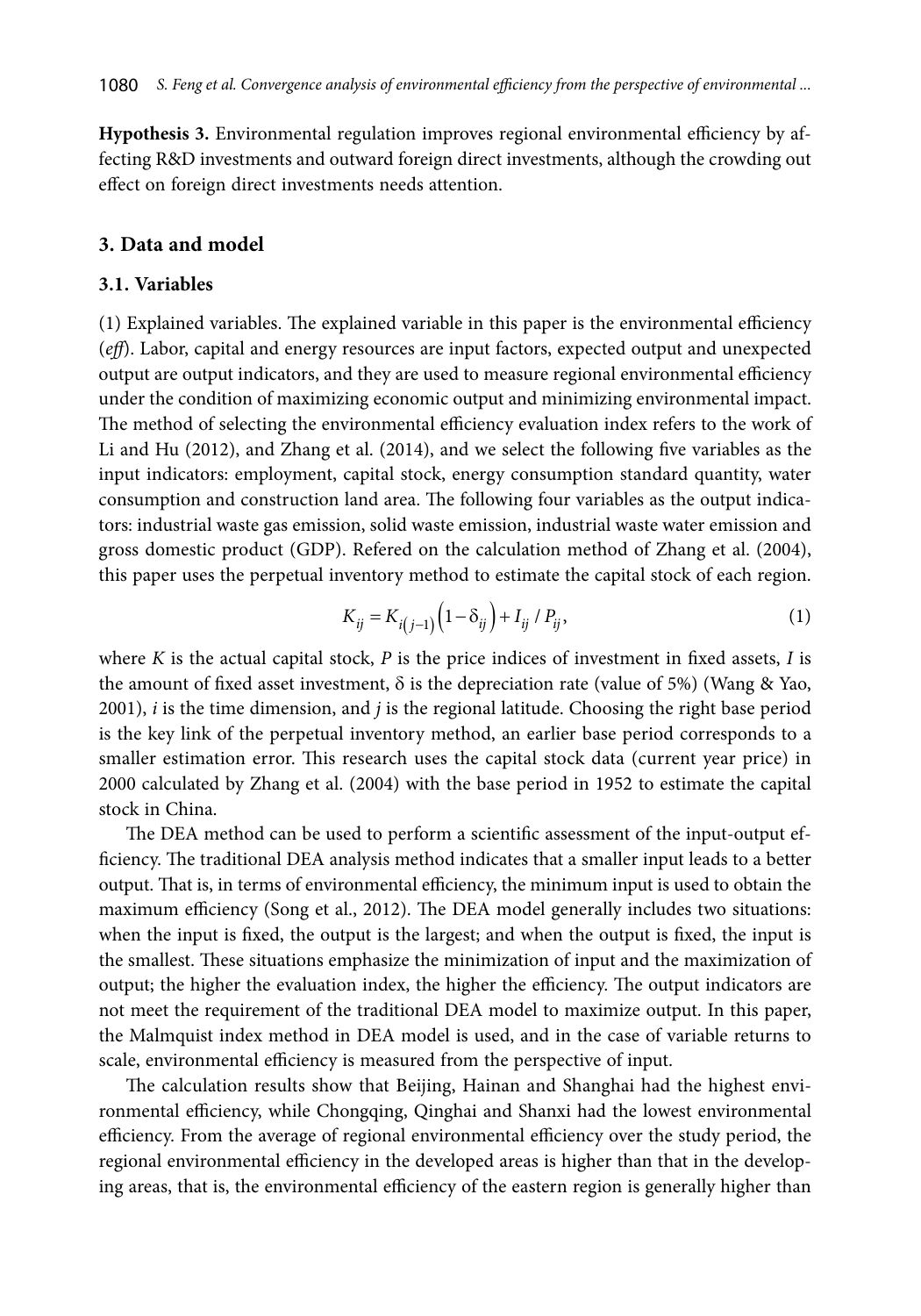that of the central and western regions in China. The mean value of environmental efficiency in the central region is the lowest, which is mainly because economically developed regions have made large investments in R&D. The data in the 2017 *China Statistical Yearbook* (National Bureau of Statistics of China, 2017) show that the ratio of R&D spending to the GDP of Beijing reached 5.94 and reached the level of RMB 100 billion. Such intensity has significantly improved the level of technological innovation and played a positive role in improving the efficiency of production factors. Central and local governments have always attached great importance to the protection of ecological features in the western region; therefore, the entry of high pollution enterprises is strictly restricted and the special transfer payment for finance is strengthened, and the environmental efficiency is relatively high. In the central region, due to the high proportion of pollution-intensive enterprises and the limited investment scale of environmental pollution control, the environmental efficiency is relatively low.

Figure 1 shows the environmental efficiency in China from 2008 to 2017. It can intuitively reveal the change trend of environmental efficiency. The X axis is time, and the Y axis is environmental efficiency. It can be seen from Figure 1 that except for 2008 and 2015, the environmental efficiency values in other years are greater than 1. The results show that the environmental efficiency is on the rise in recent years and the efficiency of production factor utilization is constantly improving.

(2) Explanatory variable. The explanatory variable is environmental regulation (*erl*). This paper describes environmental regulation by environmental pollution treatment investment, which is a market-motivated environmental regulation tool. The greater the environmental pollution treatment investment, the stricter the environmental regulation. Referencing the index selection method of Fredriksson and Millimet (2002), Cole and Elliott (2003), Zhang et al. (2020), based on the investment scale of environmental pollution control, the heterogeneity of regional economic scale is considered. The intensity of environmental regulation is used to describe the situation of regional environmental regulation, it is a relative indicator and signifies the ratio of the environmental pollution treatment investment to the GDP. The higher the ratio, the higher the intensity of the environmental regulation.



Figure 1. Environmental efficiency in China from 2008 to 2017 (source: National Bureau of Statistics of China, n.d.)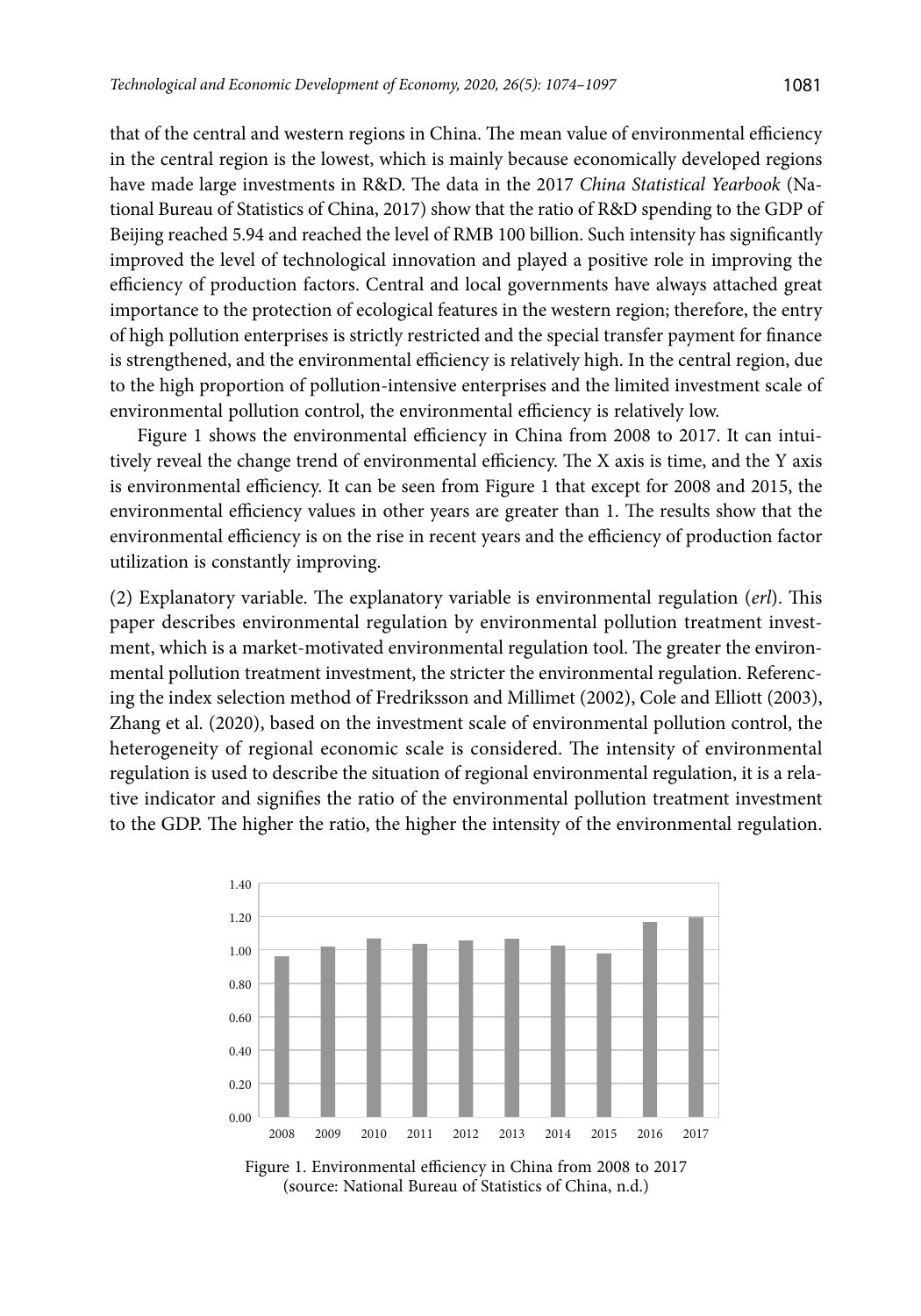The scale of environmental pollution control investment is closely related to the scale of regional economy, and areas with a large economic scale often have high total investments in environmental pollution control; however, the environmental pollution control investments per unit pollutants in such region are not necessarily relatively high. This index can effectively eliminate the heterogeneity of industrial scale and economic development between regions.

According to extant research (Maximilian & Kellogg, 2011; Zhang et al., 2020), this paper has selected the following factors as the control variables of this model. First, the economic development level (*pgdp*) of a region is a key factor affecting environmental efficiency and spatial convergence and is measured by the ratio of the gross regional domestic product to the resident population. Second, the R&D investment (*rd*) is the amount of R&D investment by industrial enterprises above the designated size. Because technological innovation demands considerable inputs in R&D, R&D will promote technological innovation and regional environmental efficiency. Third, industrial structure (*tia*) is measured by the ratio of the added value of the tertiary industry to GDP. A rising ratio indicates that the industrial structure is becoming increasingly reasonable. Fourth, control variables also include foreign direct investment (*fdi*), fiscal revenue (*gr*), outward foreign direct investment (*ofdi*) and resident income (*ri*). FDI, OFDI and fiscal revenue are represented by the amount of RMB actually incurred in the current year, and resident income is measured by the per capita disposable income of urban residents.

Using panel data from 30 provincial administrative regions (except Tibet, Hong Kong, Macao and Taiwan) in China for 2008–2017, the problem of regional environmental efficiency convergence and the relationship between environmental regulation and regional environmental efficiency are analyzed. The data of environmental pollution treatment investment come from the *China Environmental Statistics Yearbook* (2009–2018). R&D input data come from the *China Science and Technology Statistical Yearbook* (2009–2018). The primary energy data, such as coal, oil and natural gas, which are involved in the calculation of environmental efficiency, are derived from the *China Energy Statistics Yearbook* (2009–2018). Emissions of industrial waste gas, solid waste and industrial waste water come from *China Energy Statistics Yearbook*. Employees, fixed assets depreciation, water consumption, construction land area, residents' income, fiscal revenue, FDI, industrial output value and population are derived from the *China Statistical Yearbook*.

#### **3.2. Descriptive statistics**

Before the results of regression analysis are discussed, this paper first analyses the statistical features of the variables in Table 1. The standard deviation of each variable is relatively small, and the mean value of variables is larger than the standard deviation. The sequence of variables is stable.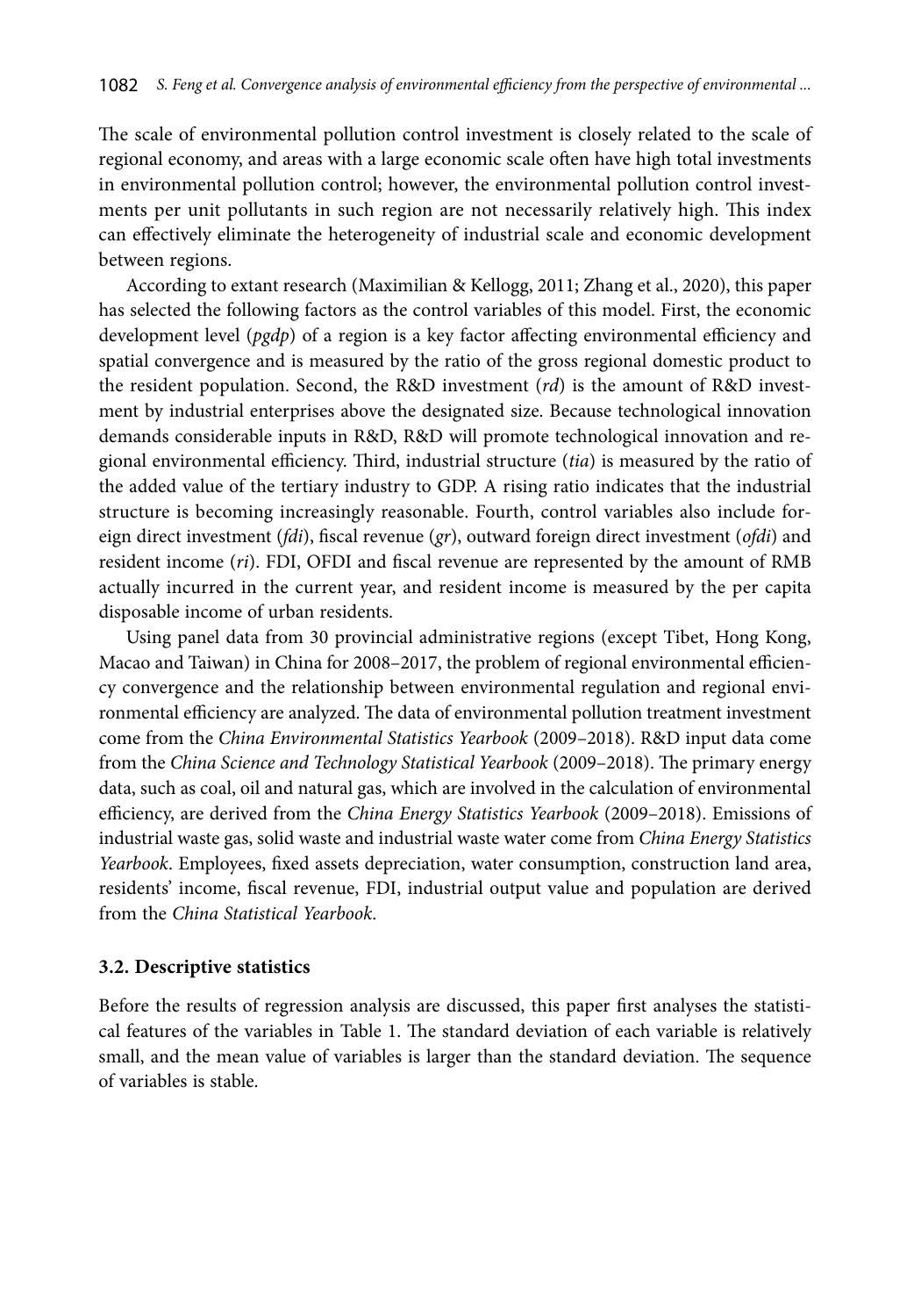| Variables    | Mean  | Std. Dev. | Min      | Max   | Obs |
|--------------|-------|-----------|----------|-------|-----|
| $\ell f$     | 1.059 | 0.144     | 0.720    | 1.653 | 300 |
| lnerl        | 0.014 | 0.007     | 0.004    | 0.042 | 300 |
| <i>lnrd</i>  | 6.055 | 0.604     | 3.943    | 7.271 | 300 |
| lnpgdp       | 4.591 | 0.222     | 3.996    | 5.111 | 300 |
| tia          | 0.435 | 0.093     | 0.283    | 0.806 | 300 |
| <i>Infdi</i> | 2.208 | 0.599     | $-0.678$ | 3.395 | 300 |
| lngr         | 3.030 | 0.410     | 1.747    | 3.948 | 300 |
| lnri         | 4.360 | 0.155     | 4.040    | 4.796 | 300 |
| lnofdi       | 1.666 | 0.820     | $-1.760$ | 3.379 | 300 |

Table 1. Descriptive Statistics of the Variables (source: The data in the table are calculated by the software of STATA)

#### **3.3. Model construction**

First, assuming the same condition of the structure of initial factors, we refer to the model building method of Zhang et al. (2015) and build the  $\beta$  absolute convergence model:

$$
\ln\left(\frac{eff_{i,j+1}}{eff_{i,j}}\right) = \alpha_0 + \beta_i \ln eff_{i,j} + \eta_{i,j},\tag{2}
$$

where  $\textit{eff}_{i, j+1}$  and  $\textit{eff}_{i, j}$  represent the environmental efficiency value of the *j*-th and the *j* + 1th years in the ith region;  $\alpha_0$  is the intercept term;  $\eta$  is the error term;  $\beta$  is the regression coefficient; and  $\beta = -\left(1 - e^{-aJ}\right) / J$ , with *J* as the time span and *a* as the convergence speed. When  $\beta$  < 0, the increased speed of environmental efficiency is inversely proportional to the initial level. At this time, there is absolute convergence in environmental efficiency.

When considering the impact of the typical indicators of regional economic and social development, the following  $\beta$  conditional convergence model can be built:

$$
\ln\left(\frac{eff_{i,j+1}}{eff_{i,j}}\right) = \alpha_0 + \beta_i \ln eff_{i,j} + \lambda_k \text{control}_{k,i,j} + \eta_{i,j},\tag{3}
$$

where control represents the control variables, including economic development level (*pgdp*), R&D investment (*rd*), industrial structure (*tia*), foreign direct investment (*fdi*), fiscal revenue  $(qr)$ , and resident income (*ri*), outward foreign direct investment (*ofdi*).  $\lambda$  is the regression coefficient of control variable. If the control variables are added, the spatial heterogeneity of environmental efficiency gradually shrinks over time. In other words, when  $\beta$  is smaller than 0, there is  $\beta$ conditional convergence in the environmental efficiency.

Second, after the environmental regulation variables are added, the convergence of regional environmental efficiency is further analyzed (including intraregional convergence and convergence differences in different regions). The convergence of regional environmental efficiency may be significantly different at different levels of environmental regulation, there may be a nonlinear relationship between variables. The panel threshold regression model is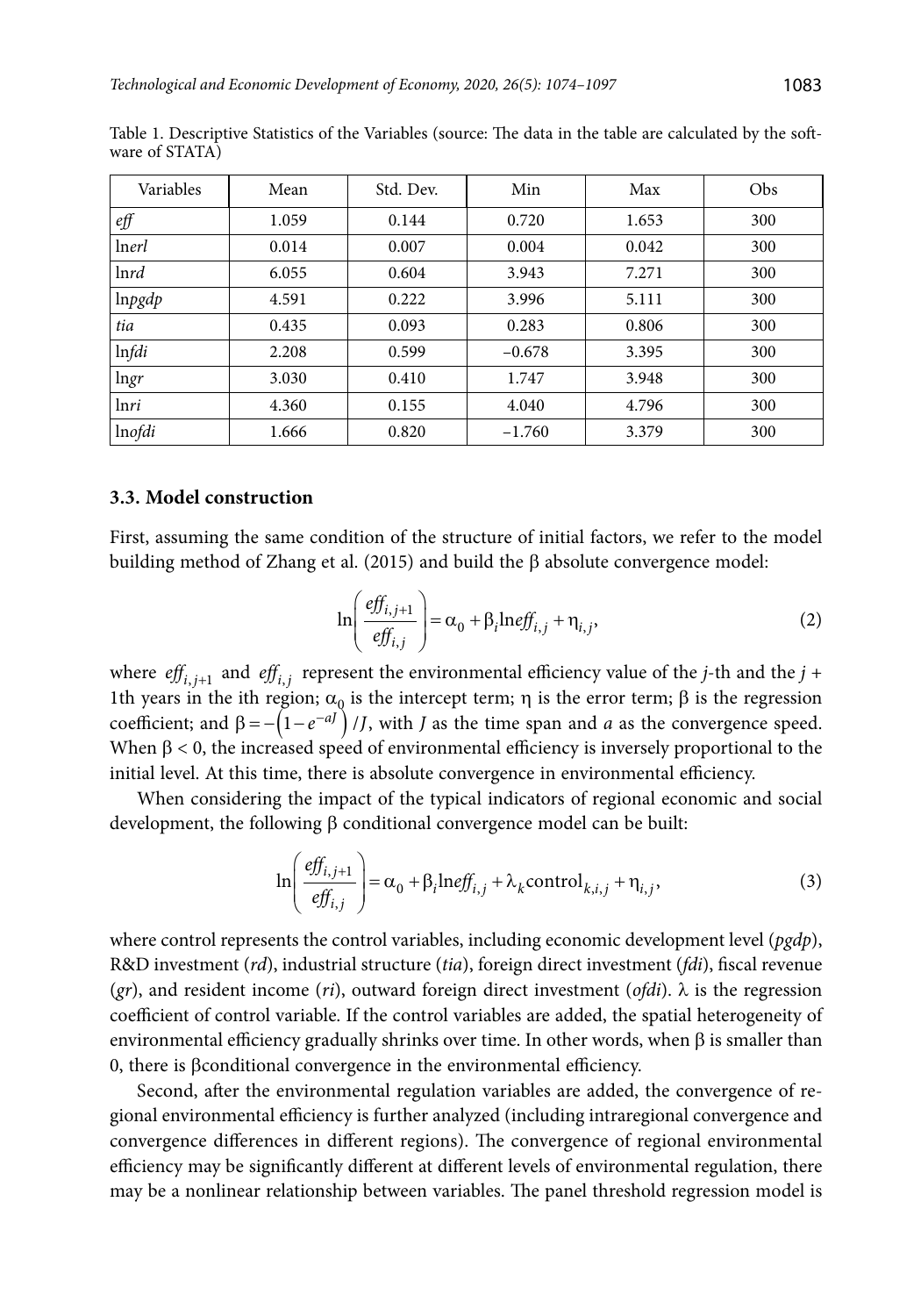a nonlinear economic model that can more accurately estimate the parameters of different threshold intervals and determine the threshold value (Yang et al., 2019), including single, double, triple thresholds and so on. To further analyze the influence of environmental regulation on the convergence of regional environmental efficiency, the following model is built:

$$
\ln\left(\frac{eff_{i,j+1}}{eff_{i,j}}\right) = \alpha_0 + \beta_1 \ln eff_{ij} I(\ln erl_{ij} < \gamma_1) + \beta_2 \ln eff_{ij} I(\gamma_1 \le \ln erl_{ij} < \gamma_2) + \dots + \beta_q \ln erl_{ij} I(\ln erl_{ij} \ge \gamma_q) + \lambda_k \text{control}_{k,i,j} + \eta_{i,j},
$$
\n(4)

where  $\gamma$  represents threshold value and  $q$  represents threshold quantity.

Third, after comparing the convergence of environmental efficiency in different regions, we further analyses the region heterogeneity of the impact of environmental regulation. Given that most of the current research findings suggest that there is a nonlinear relationship between environmental regulation and environmental efficiency (Pan et al., 2019; Wang & Shao, 2019), the core explanatory variable is mostly introduced into the model in the form of a quadratic term, and the following nonlinear model is built:

$$
\text{lneff}_{ij} = \alpha_0 + \alpha_1 \text{ln} \text{erl}_{ij} + \alpha_2 \text{ln} \text{erl}_{ij}^2 + \lambda_k \text{control}_{k,i,j} + \eta_{i,j},\tag{5}
$$

where  $\alpha_1$  and  $\alpha_2$  are the regression coefficient.

Finally, this paper analyses the mechanism of environmental regulation affecting regional environmental efficiency. From the three aspects of R&D investment, OFDI and FDI, the interaction items of environmental regulation and these three variables are added. *itat* i<sub>i</sub> represents the interaction items, including  $\text{Inerl}_{ii} \cdot \text{Inrd}_{ii}$ ,  $\text{Inerl}_{ii} \cdot \text{Inofdi}_{ii}$ , and  $\text{Inerl}_{ii} \cdot \text{Infdi}_{ii}$ . The following model is built:

$$
\ln eff_{ij} = \alpha_0 + \alpha_1 itat_{ij} + \lambda_k \text{control}_{k,i,j} + \eta_{i,j}.
$$
 (6)

#### **4. Empirical analysis**

### **4.1. Environmental efficiency convergence analysis**

To study the divergence and convergence of environmental efficiency in different regions during the study period, this paper introduced a spatial convergence analysis method. We can assume that the structures of initial factors, such as the income level, the fiscal capacity, the economic development and the technology level of various administrative regions in a certain region, remain the same over time. Thus, the environmental efficiency will be converged to the same level; namely, it meets  $\beta$  absolute convergence. In addition, the model has passed the Chow test, and there is comparability between the groups.

Table 2 shows that there is a convergence trend in the differences of environmental efficiency. The convergence of the difference of environmental efficiency between the central and western regions is significantly higher than that of the eastern region. The convergence of the western region is the strongest, and the absolute value of the regression coefficient is 1.015, which significantly larger than that of the eastern and central regions.  $R^2$  is 0.502. The property of the absolute convergence coefficient shows that when the regression coefficient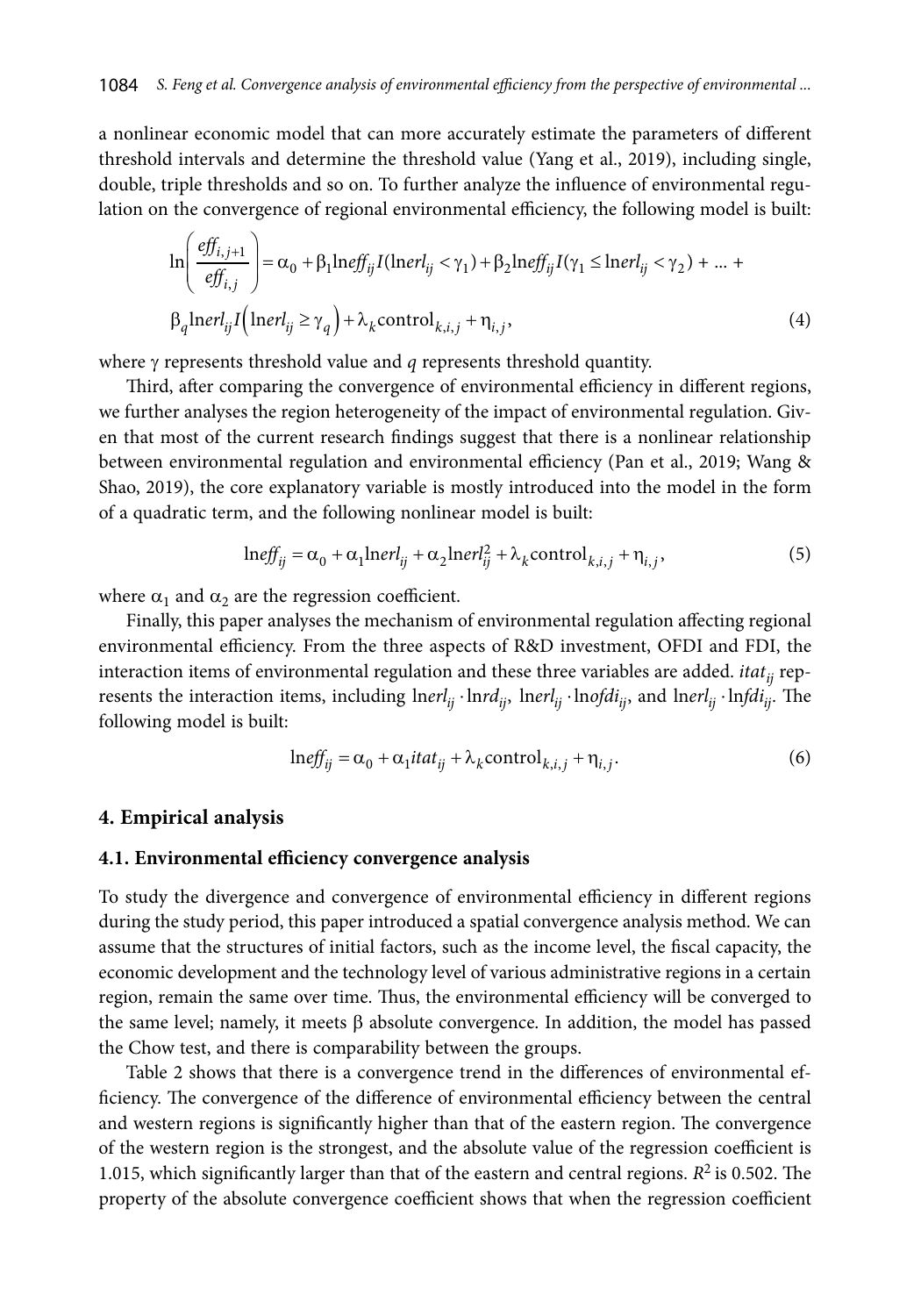| Variable       | China                  | Eastern Region         | Central Region         | Western Region         |
|----------------|------------------------|------------------------|------------------------|------------------------|
| $ln$ eff       | $-0.687***$<br>(0.061) | $-0.537***$<br>(0.094) | $-0.544***$<br>(0.119) | $-1.015***$<br>(0.102) |
| constant       | $0.025***$<br>(0.003)  | $0.033***$<br>(0.007)  | $0.023***$<br>(0.006)  | $0.013***$<br>(0.005)  |
| $R^2$          | 0.323                  | 0.249                  | 0.228                  | 0.502                  |
| <i>F</i> value | 128.150                | 32.540                 | 20.96                  | 98.740                 |

Table 2. Regression result of absolute convergence of environmental efficiency (source: The data in the table are calculated by the software of STATA)

*Note*: "\*\*\*", "\*\*" and "\*" represent the significance levels of 1%, 5% and 10%, respectively. The standard error is in ( ). The same notations apply in the following tables.

is negative, the improvement speed of regional environmental efficiency is inversely proportional to the initial level. Therefore, the lower the initial level, the faster the environmental efficiency in the region will be improved. This is consistent with the research conclusion of Zhang et al. (2015), Long et al. (2017). The initial level of environmental efficiency in the central region is the lowest, which shows a stronger "catch-up effect" and higher growth rate compared with the eastern region. This phenomenon is closely related to the industrial structure (i.e., the pollution-intensive enterprises account for a large ratio), economic development level and governmental environmental regulation and policies (Zhang et al., 2019). The "catch-up effect" of environmental efficiency in the western region is the strongest, and the convergence rate of environmental efficiency is significantly higher than that in the eastern and central regions, which may be because the western region is an area with fragile ecological environment and the central and local governments have always attached great importance to the pollutant emissions management and environmental pollution control, thereby providing considerable policy and financial support. Therefore, environmental efficiency shows a faster growth rate and gradually reduces the gap with high environmental efficiency areas.

However, in terms of actual economic and social development, the endowment of initial factors and the structures of the factors of various regions differ greatly. Different regions are significantly different in terms of population scale, economic development level, technology level, fiscal situation and other characteristics, and different regions with the same features may eventually converge to different levels. Therefore, over time, the environmental efficiency of different regions will converge to steady levels, which meets the β conditional convergence features.

In Table 3, conditional convergence occurs in the environmental efficiency of China and the three regions after adding the control variables. At the national level, the convergence coefficient is significantly negative and shows that the environmental efficiency tends to converge. The central and western regions have a strong "catch-up effect", and their environmental efficiency improved more quickly, showing that regions with low environmental efficiency will narrow the gap with regions with high environmental efficiency. This is basically consistent with the research conclusion of Yu et al. (2018), and also accepts hypothesis 1. The convergence of environmental efficiency in the central and western regions is significantly higher than the national average, with the lowest in the eastern region and the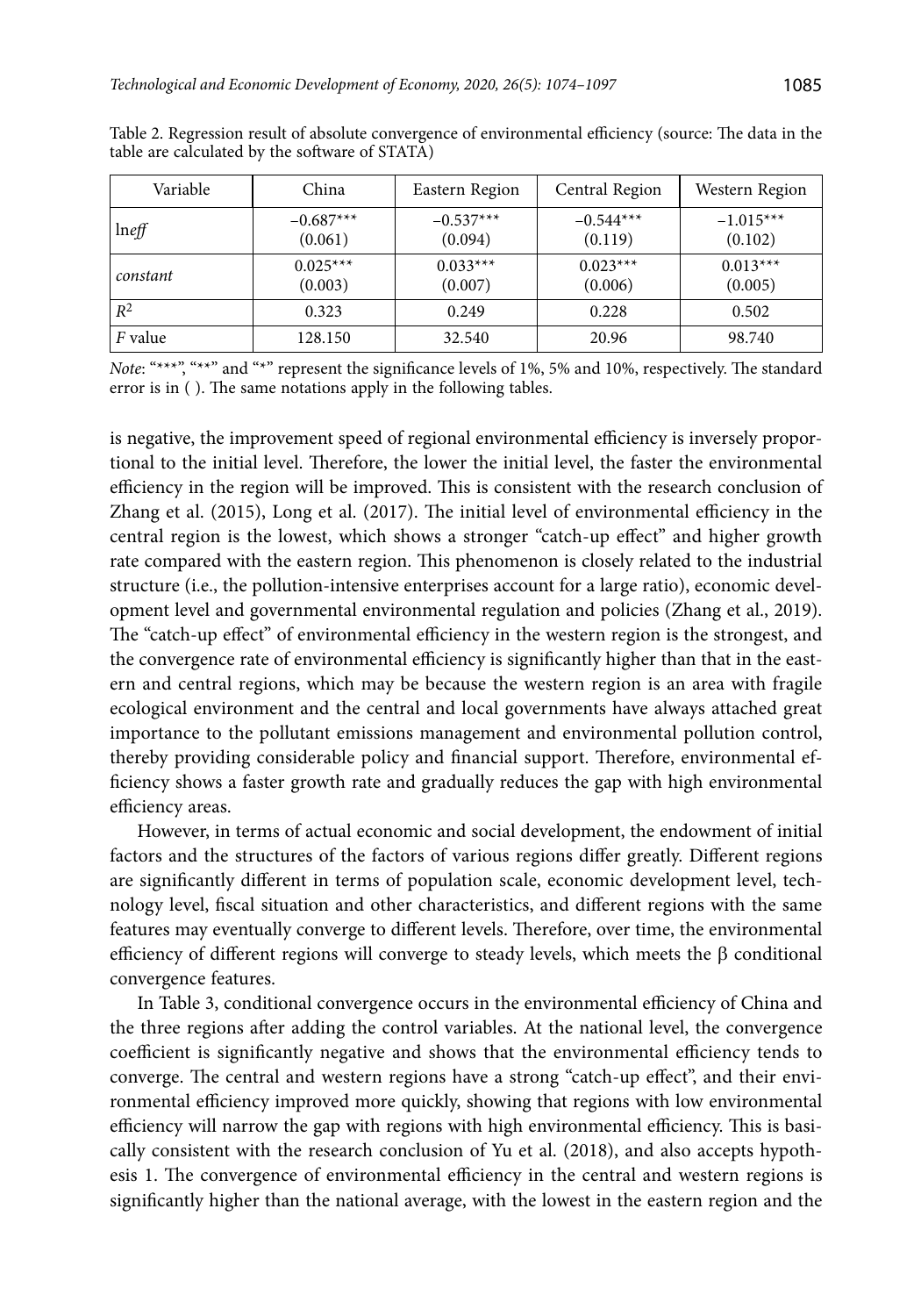| Variable        | China       | Eastern Region | Central Region | Western Region |
|-----------------|-------------|----------------|----------------|----------------|
| $ln \text{eff}$ | $-0.781***$ | $-0.753***$    | $-0.870***$    | $-1.029***$    |
|                 | (0.059)     | (0.101)        | (0.123)        | (0.097)        |
| lnri            | $0.226*$    | 0.162          | 0.211          | $0.430**$      |
|                 | (0.116)     | (0.181)        | (0.352)        | (0.183)        |
| $\ln gr$        | $-0.089*$   | $-0.046$       | 0.017          | $-0.143$       |
|                 | (0.045)     | (0.074)        | (0.082)        | (0.110)        |
| tia             | $0.205**$   | $0.266*$       | $0.552*$       | $-0.243$       |
|                 | (0.104)     | (0.158)        | (0.281)        | (0.202)        |
| lnpgdp          | $-0.028$    | $0.371**$      | $-0.058$       | $-0.229$       |
|                 | (0.102)     | (0.180)        | (0.273)        | (0.172)        |
| ln r d          | $0.011*$    | $0.195**$      | 0.153          | 0.044          |
|                 | (0.006)     | (0.085)        | (0.117)        | (0.090)        |
| <i>Infdi</i>    | $0.006*$    | $0.049*$       | $0.023**$      | $-0.004$       |
|                 | (0.003)     | (0.027)        | (0.012)        | (0.021)        |
| lnofdi          | $0.089*$    | $0.126***$     | $0.078*$       | 0.065          |
|                 | (0.051)     | (0.042)        | (0.039)        | (0.055)        |
| constant        | $-0.631**$  | $-1.340***$    | $-0.509***$    | $-0.573**$     |
|                 | (0.243)     | (0.441)        | (0.211)        | (0.278)        |
| $\mathbb{R}^2$  | 0.439       | 0.451          | 0.394          | 0.552          |
| F value         | 27.092      | 11.273         | 5.902          | 16.814         |

Table 3. Regression result of conditional convergence of environmental efficiency (source: The data in the table are calculated by the software of STATA)

highest in the central region. In terms of the influence of control variables, resident income (ln*ri*), FDI (ln*fdi*), R&D (ln*rd*), industrial structure (*tia*), OFDI (ln*ofdi*)have positive effects on the convergence of regional environmental efficiency. Fiscal revenue (ln*gr*) and economic development (ln*pgdp*) restrain the convergence of regional environmental efficiency to a certain extent, which is mainly because the regions with high fiscal revenue and economic development have stronger comprehensive strength, the scale of environmental pollution control investment is generally high, pollution control measures are relatively optimal, and the emission of pollutants produced per unit factor input is low. Good regional development conditions make the regional environmental efficiency improve rapidly, thereby further widening the gap with other regions.

#### **4.2. Environmental regulation and environmental efficiency**

We refer to the treatment method of Bai and Liu (2020), based on the conditional convergence model, the variable of environmental regulation is added and the threshold regression model is used to analyze the effect of environmental regulation.

In Table 4, the double threshold effect of environmental regulation on regional environmental efficiency convergence is significant in China, with the single threshold of 0.010 and the double threshold of 0.016. The single threshold effect of environmental regulation is significant in the eastern, central and western regions, and the threshold values are 0.011, 0.015 and 0.012, respectively.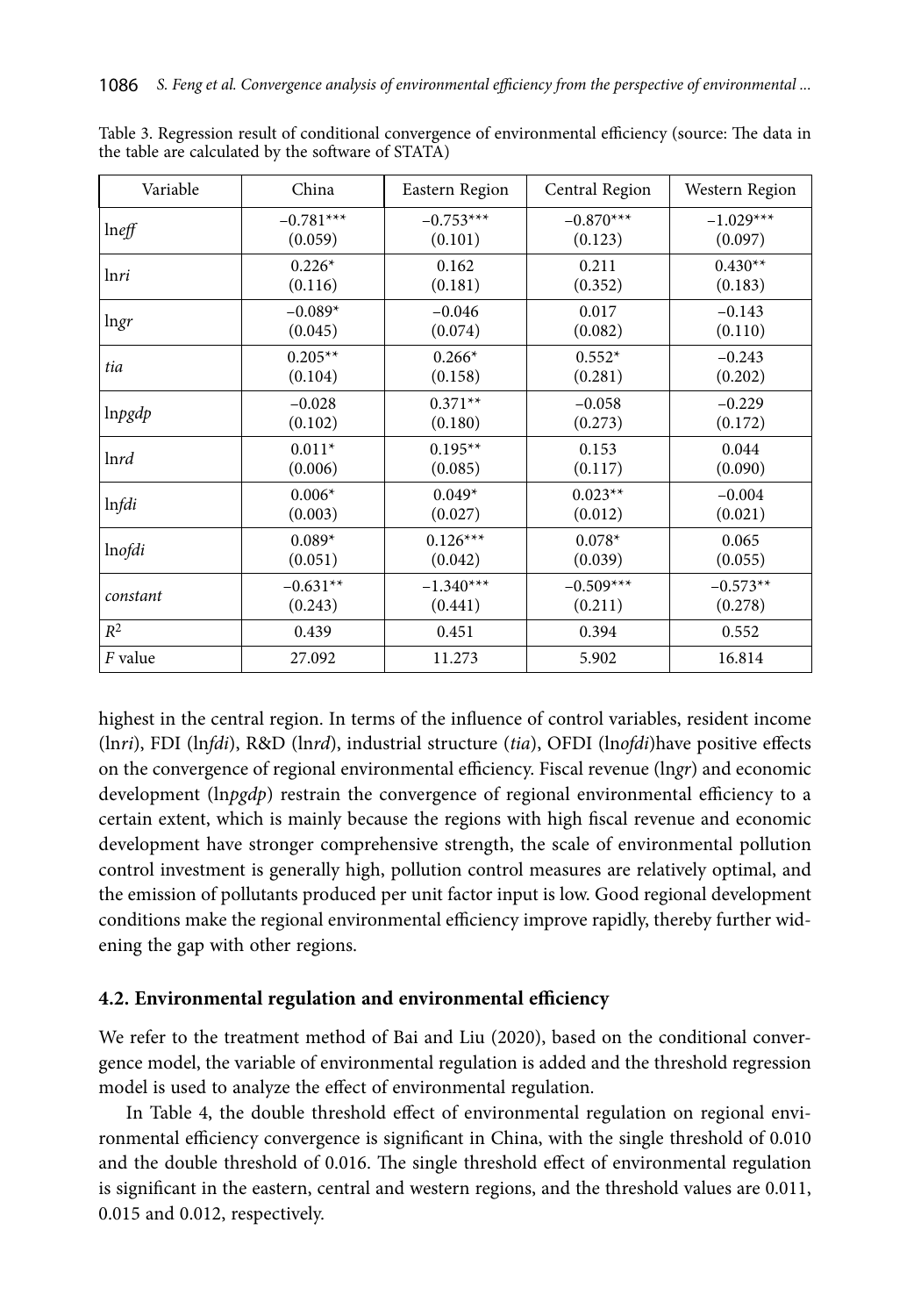| Threshold Quantity | China            | Eastern Region | Central Region | Western Region |
|--------------------|------------------|----------------|----------------|----------------|
| Single threshold   | $0.010***$       | $0.011*$       | $0.015***$     | $0.012*$       |
|                    | (0.010)          | (0.063)        | (0.003)        | (0.098)        |
| Double threshold   | $0.016*$         | 0.012          | 0.016          | 0.014          |
|                    | (0.073)          | (0.670)        | (0.307)        | (0.183)        |
| Triple threshold   | 0.015<br>(0.653) |                |                |                |

Table 4. Results of the threshold effect test (source: The data in the table are calculated by the software of STATA)

Table 5 shows that the convergence rate of regional environmental efficiency is different at different threshold interval. In different threshold areas, the convergence rate of environmental efficiency in the central and western regions is significantly higher than that in the eastern region. Especially in the central region, when the level of environmental regulation is greater than 0.015, the convergence rate of regional environmental efficiency is significantly improved and more than 2 times that of the eastern and western regions. In addition, the regression coefficient is –2.797, which is significant at the level of 1%. At the national level, when the environmental regulation intensity is between 0.010 and 0.016, the convergence of regional environmental efficiency is the strongest and the impact coefficient is –1.043, which is significant at the level of 1%. Therefore, there is a significant negative correlation between the initial level of regional environmental efficiency and its improvement speed under the influence of environmental regulation. The lower the initial level of environmental efficiency, the stronger the effect of environmental regulation. For the central and western regions with low environmental efficiency, environmental regulation makes them catch up with the eastern region with a higher growth rate of environmental efficiency, thereby narrowing the gap of environmental efficiency between regions and reaching a higher level. The implication accepts the hypothesis 2.

| Variable                                                       | China                  | Variable                                | Eastern<br>Region      | Central<br>Region      | Western<br>Region      |
|----------------------------------------------------------------|------------------------|-----------------------------------------|------------------------|------------------------|------------------------|
| $\ln \theta I$ (lnerl < $\gamma_1$ )                           | $-0.501***$<br>(0.101) | $\ln \theta I$ (lnerl < $\gamma_1$ )    | $-0.574***$<br>(0.156) | $-0.743***$<br>(0.139) | $-0.667***$<br>(0.172) |
| $\ln \left( \gamma_1 \leq \ln \left( \gamma_2 \right) \right)$ | $-1.043***$<br>(0.083) | $\ln \theta I$ (lnerl $\geq \gamma_1$ ) | $-0.998***$<br>(0.119) | $-2.797***$<br>(0.593) | $-1.223***$<br>(0.122) |
| $\ln \theta I$ (lnerl $\geq \gamma_2$ )                        | $-0.672***$<br>(0.113) |                                         |                        |                        |                        |
| control variables                                              | <b>Yes</b>             | Control variables                       | <b>Yes</b>             | Yes                    | Yes                    |
| constant                                                       | $-0.587**$<br>(0.229)  | Constant                                | $-1.361***$<br>(0.436) | 0.167<br>(0.482)       | $-0.385$<br>(0.465)    |
| F value                                                        | 20.841                 | <i>F</i> value                          | 8.830                  | 16.120                 | 13.550                 |
| $R^2$                                                          | 0.445                  | $R^2$                                   | 0.469                  | 0.497                  | 0.575                  |

Table 5. Threshold regression results (source: The data in the table are calculated by the software of STATA)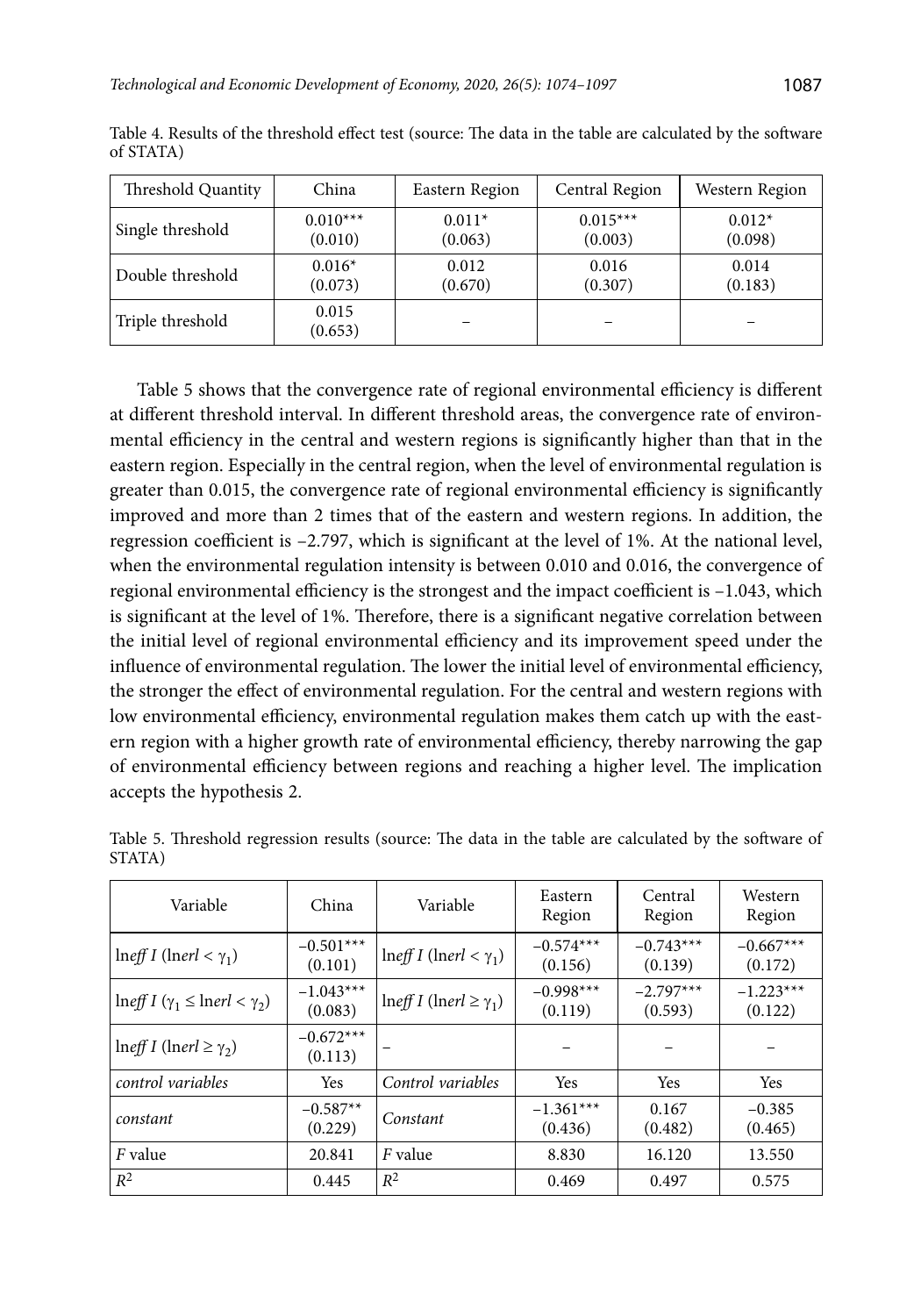To further analyze the regional heterogeneity of the impact of environmental regulation on regional environmental efficiency and provide a better understanding of the reaction relation between the variables, this paper introduces a nonlinear model using the quadratic term, further verifies whether environmental regulation will have a greater positive impact on regions with stronger convergence in environmental efficiency. If the answer is Yes, then low environmental efficiency areas will catch up with high environmental efficiency areas at a higher speed under the influence of environmental regulations.

Table 6 shows that environmental regulation has the effect of first restraining and then promoting regional environmental efficiency. In the eastern, central and western regions, environmental regulation has similar effects on regional environmental efficiency, although the inflection of each region is different. In the process of affecting regional environmental efficiency, the inflection point value of environmental regulation in the central region is larger, which is 0.025. Next is the western region, which has an inflection point value of environmental regulation of 0.023. The inflection point value of environmental regulation in the eastern region is the lowest at 0.011. The results show that the central region needs to strengthen environmental regulation to solve environmental problems and improve regional environmental efficiency. The main reasons are as follows. First, environmental regulation policies in the eastern region have become increasingly strict in recent years; thus, pollutionintensive enterprises have gradually shifted from the eastern region to the central region so as to reduce production costs. As a result, the emission intensity of pollutants in the central region is high and the distribution of polluting enterprises is relatively intensive (Zhang et al., 2019). Enterprises present path dependence on high consumption and high pollution production modes in the central region, the regional environmental efficiency should be improved with higher environmental regulation intensity (Piao et al., 2019). Second, increasing level of environmental decentralization, the environmental powers of local governments are expanding gradually. However, the resources of environmental administration, environmental monitoring and environmental supervision in the central region cannot effectively match the huge pollution sources. These institutional defects reduce the effectiveness and pertinence of environmental regulation and then affect the pollution control efficiency.

| Variable           | Eastern Region        | Central Region       | Western Region         |
|--------------------|-----------------------|----------------------|------------------------|
| <i>lnerl</i>       | $-0.005$<br>(0.020)   | $-0.068*$<br>(0.040) | $-0.121***$<br>(0.032) |
| Inerl <sup>2</sup> | 0.228<br>(0.406)      | $1.383*$<br>(0.791)  | $2.589***$<br>(0.775)  |
| control variables  | Yes                   | Yes                  | Yes                    |
| constant           | $0.928***$<br>(0.365) | 0.475<br>(0.669)     | $1.228**$<br>(0.609)   |
| $R^2$              | 0.655                 | 0.621                | 0.698                  |
| F value            | 47.310                | 115.880              | 233.200                |

Table 6. Regression results of the impact of environmental regulation on environmental efficiency (source: The data in the table are calculated by the software of STATA)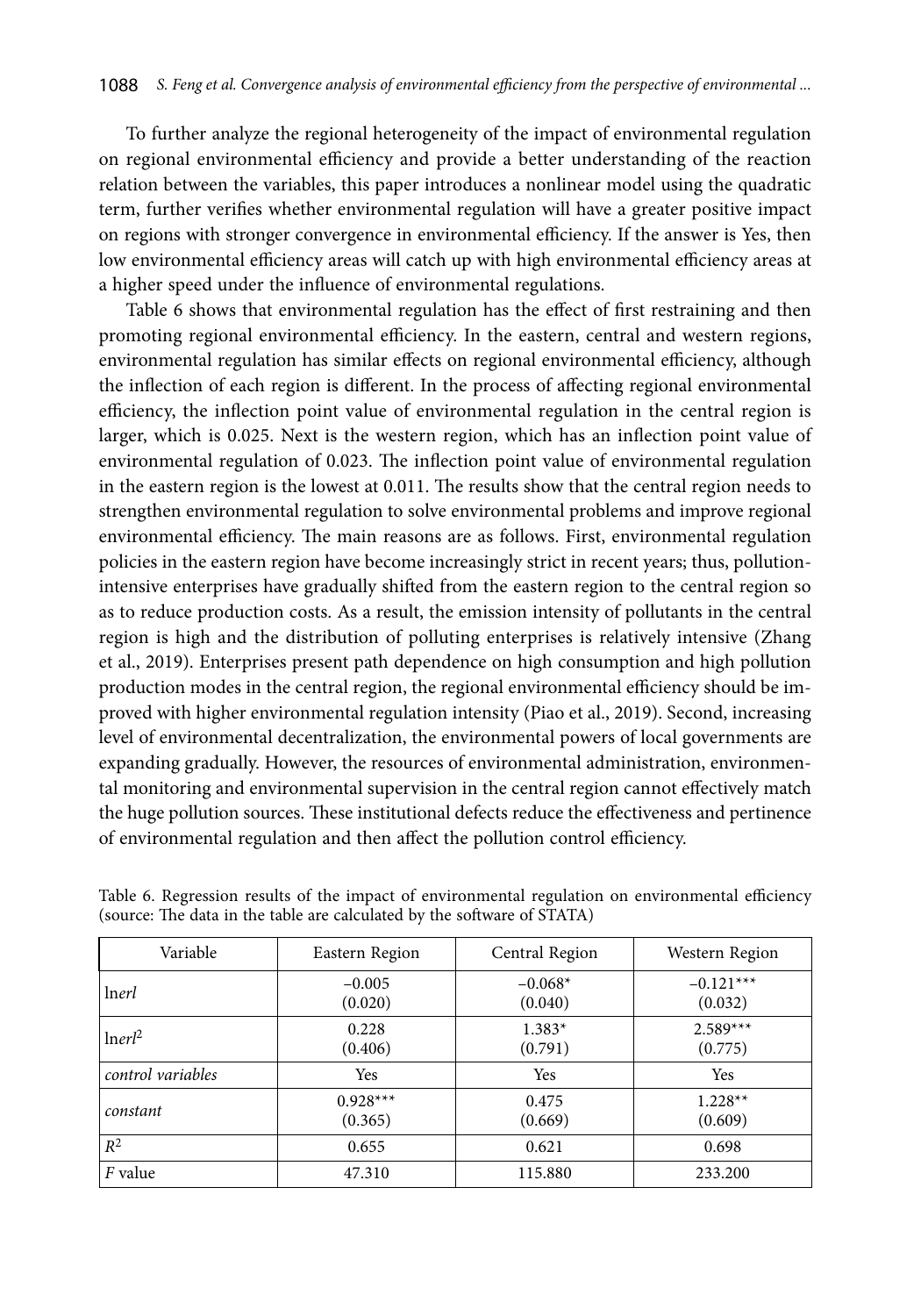The inflection point value of environmental regulation in the western region is slightly lower than that in the central region, while the inflection point value of environmental regulation in the eastern region is the lowest. The reason is that economic development and technological innovation ability of enterprises is relatively low in the western region, only when environmental regulation exceeds the inflection point, capital accumulation will promote technological innovation. The eastern region has a huge economic scale and R&D investment scale; thus, technological innovation has formed a good path dependence. The strict environmental regulation policies in the eastern region have gradually reduced the number of pollution-intensive enterprises and made the industrial structure more and more advanced. The input-output efficiency of factors has been greatly improved, and the pertinence and effectiveness of environmental pollution control investment have been gradually improved. Therefore, environmental regulation in the eastern region is more likely to play a positive role in environmental efficiency.

#### **4.3. Further discussion**

How does environmental regulation affect regional environmental efficiency? Technological innovation is the core driving force to improve the competitiveness of enterprises, optimize the industrial structure and improve environmental efficiency (Porter, 1991; Guo et al. 2017; Miao et al. 2018). Technological innovation mainly comes from independent R&D and technology introduction (Chen et al. 2018a). The level of regional independent R&D mainly depends on the scale of the region's R&D investment, and there is a positive correlation between them. Moreover, the multinational enterprises are the main carriers of technology introduction. Foreign multinational enterprises bring advanced production technology to Chinese enterprises through investment, thereby optimizing the production process. China's multinational enterprises strengthen the spillover effect of reverse technology through crossborder merger and acquisition and green investment. This paper will analyze the mechanism of environmental regulation from three aspects: R&D investment, OFDI and FDI.

First, R&D investment. To further study whether environmental regulation can reduce environmental pollution and improve environmental efficiency by increasing R&D investment, an interaction term (ln*erl*⋅ln*rd*) between environmental regulation and R&D investment is introduced.

Table 7 shows that environmental regulation can improve regional environmental efficiency by increasing R&D investment. The regression results of the eastern, central, and western regions show that the interaction term of environmental regulation and R&D investment have a positive effect on regional environmental efficiency, although this effect has obvious regional differences. The regression coefficient in the central region is the largest at 0.301 and significant at the level of 10%, and it is followed by that of the western region at 0.143. The interaction term of environmental regulation and R&D investment has the least impact on regional environmental efficiency in the eastern region, which is only 0.002 and not significant. It can be seen that environmental regulation will significantly increase R&D investment in the central and western regions, promote regional environmental efficiency faster. The implication accepts the hypothesis 3.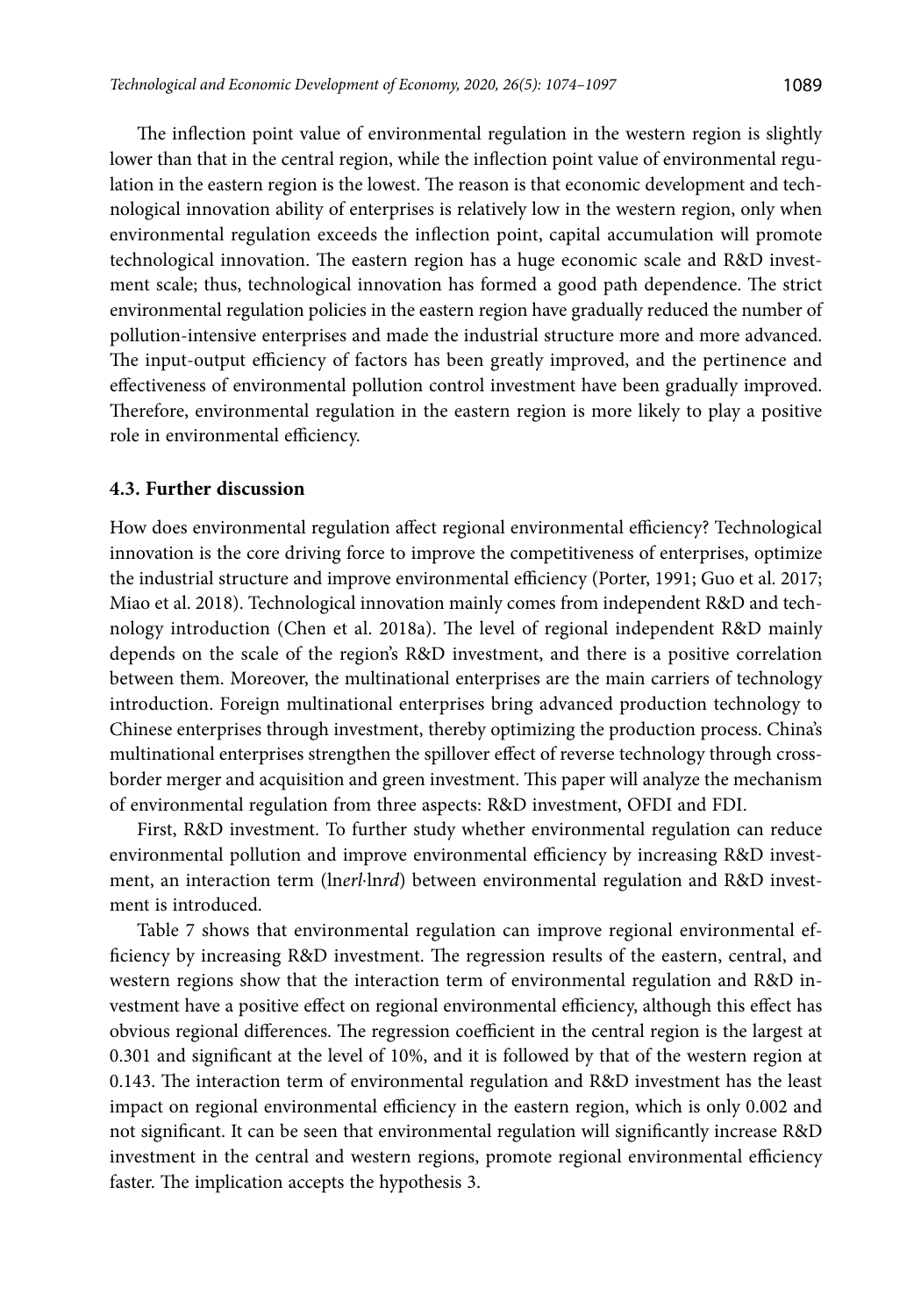| Variable          | Eastern region       | Central region      | Western region       |
|-------------------|----------------------|---------------------|----------------------|
| lnerl·lnrd        | 0.002<br>(0.046)     | $0.301*$<br>(0.171) | $0.143*$<br>(0.081)  |
| control variables | Yes                  | Yes                 | Yes                  |
| constant          | $-1.785*$<br>(0.923) | 2.380<br>(2.635)    | $-1.867*$<br>(1.128) |
| <i>F</i> value    | 48.46                | 37.54               | 16.85                |
| $R^2$             | 0.325                | 0.346               | 0.158                |

Table 7. Effect of R&D investment (source: The data in the table are calculated by the software of STATA)

The reason for these findings is that the pollution-intensive enterprises in the eastern region are gradually transferred to the central region, resulting in a large proportion of highly polluting enterprises in the central region and a high level of pollutant emissions. With the improvement of environmental regulation, enterprises have responded more strongly in the central region, which is mainly because the environmental pollution control investment needs the corresponding support of capital investments by enterprises. Improving environmental regulation will significantly increase the production cost of enterprises in the central region, inhibit economic output, and affect the production and business activities of enterprises. To reduce long-term operating costs, enterprises will continue to expand the scale of R&D to improve technological innovation capabilities, reduce undesired output in the production process, and thereby improve environmental efficiency and core competitiveness. The strict protection of the ecological environment by the local governments in the western region and the forbidden access mechanism for high polluting enterprises have formed a high-pressure situation of environmental protection, which is helpful for promoting enterprises to increase R&D investment. The stock level of technological innovation and the proportion of clean production enterprises in the eastern region are relatively high and the industrial structure is more reasonable. However, compared with developed regions, the environmental regulation intensity is relatively low (Wang et al., 2019) and thus cannot effectively force the independent innovation of enterprises in the eastern region.

Second, OFDI. In the model (5), the interaction term ln*erl*⋅ln*ofdi* is added to analyze how environmental regulation affects environmental efficiency through OFDI. Table 8 shows that the interaction terms of environmental regulation and OFDI have a positive effect on regional environmental efficiency, it is most obvious in the central region. The implication accepts the hypothesis 3. In central region, the regression coefficient is 0.029, and it is significant. The regression coefficient in the eastern region is 0.013, which is significant at the level of 5%. The regression coefficient is not significant in the western region, the value is 0.017. The reason for these findings is that there is an obvious demand for technological innovation in the central region. In the process of OFDI, multinational enterprises pay more attention to the introduction of foreign advanced production technology and the reverse technology spillover effect is particularly obvious. The regression coefficient of ln*erl*⋅ln*ofdi* in the western region is not significant, because the economy is relatively backward and the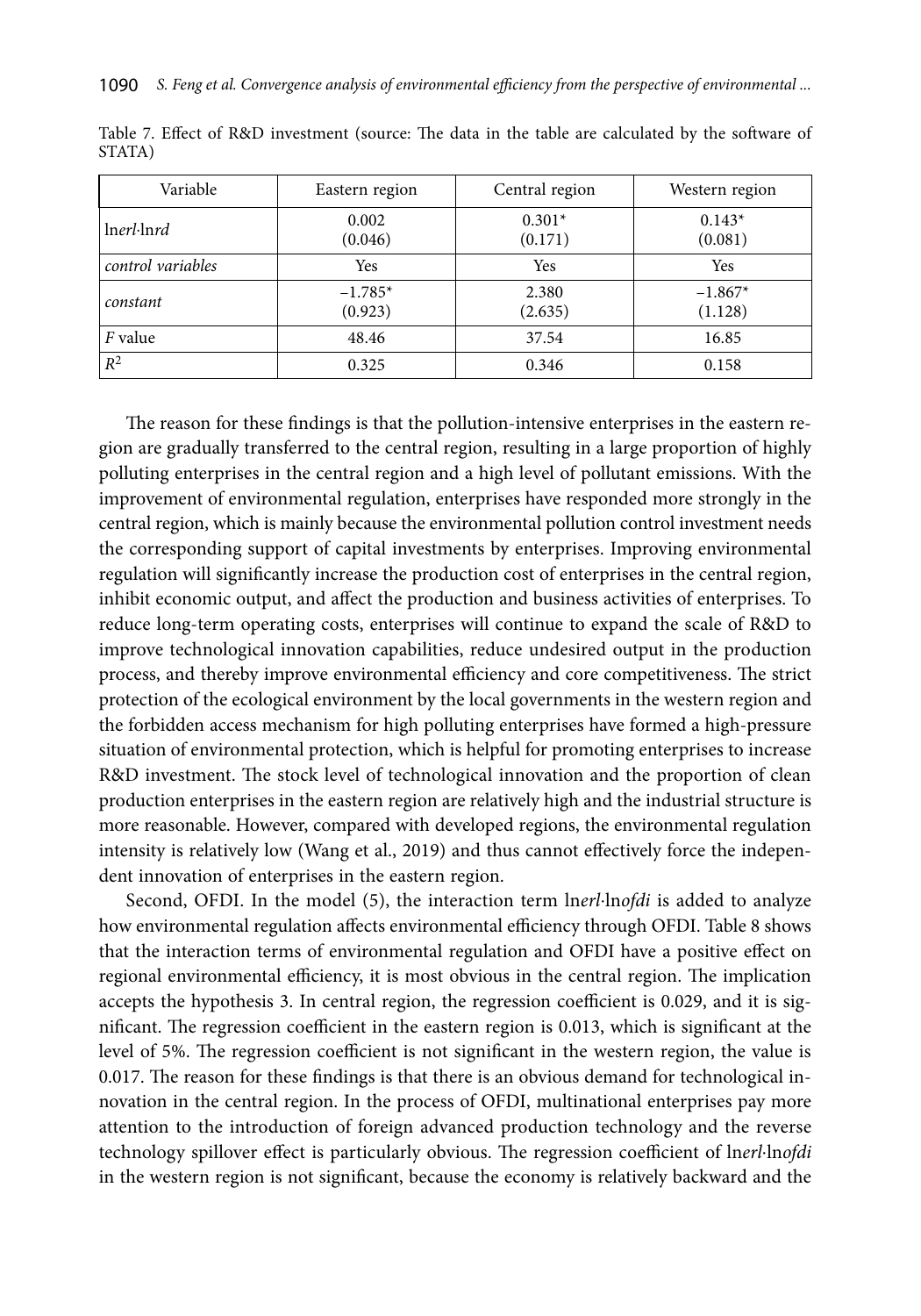| Variable          | Eastern region        | Central region         | Western region      |
|-------------------|-----------------------|------------------------|---------------------|
| lnerl·lnofdi      | $0.013**$<br>(0.006)  | $0.029***$<br>(0.004)  | 0.017<br>(0.021)    |
| control variables | Yes                   | Yes                    | Yes                 |
| constant          | $-0.631**$<br>(0.324) | $-0.974***$<br>(0.431) | $-0.224$<br>(0.546) |
| <i>F</i> value    | 52.37                 | 32.6                   | 8.56                |
| $R^2$             | 0.316                 | 0.318                  | 0.149               |

Table 8. Effect of outward foreign direct investment (source: The data in the table are calculated by the software of STATA)

number of multinational enterprises is relatively small. Therefore, it is difficult to improve the technological innovation ability of enterprises by means of OFDI under the influence of environmental regulation. Therefore, regulation does not have a significant positive effect on regional environmental efficiency.

Third, FDI. In model (5), the interaction term ln*erl*\*ln*fdi* is added to analyze how environmental regulation affects environmental efficiency through FDI. Table 9 shows that the interaction terms of environmental regulation and FDI have a negative impact on regional environmental efficiency, although the impact in the central region is not significant. Environmental regulation may reduce regional environmental efficiency by inhibiting FDI. The implication accepts the hypothesis 3. The regression coefficient of the interaction term between environmental regulation and FDI shows that the negative influence in the eastern region is the largest. The coefficient is –0.066 in the western region, the negative effect was second only to that in the eastern region. The negative influence in the central region is the lowest, and the regression coefficient is not significant because the initial level of environmental regulation in the eastern region is relatively high. Part of FDI will gradually withdraw from the eastern region's market to seek better pollution shelters under the influence of environmental regulation. As a result, the innovation investment and technical support in the eastern region have been reduced to a certain extent and the environmental efficiency has been significantly inhibited. The strict environmental policy in the western region has also caused foreign direct investment enterprises to make similar strategic choices and gradually withdraw from the western region or the Chinese market, which has an inhibition effect on environmental efficiency. The reason why the regression coefficient is not significant in the central region is that the central region may change the direction of environmental regulation due to the demand for economic development, which will reduce environmental regulation for foreign-funded enterprises with high pollution and high output and strengthen environmental constraints on foreign-funded enterprises with low output. While maintaining the improvement of environmental regulation, the demand for economic development can guarantee the rapid development of regional economy. Therefore, environmental regulation may inhibit regional environmental efficiency by influencing FDI, although this effect is not significant.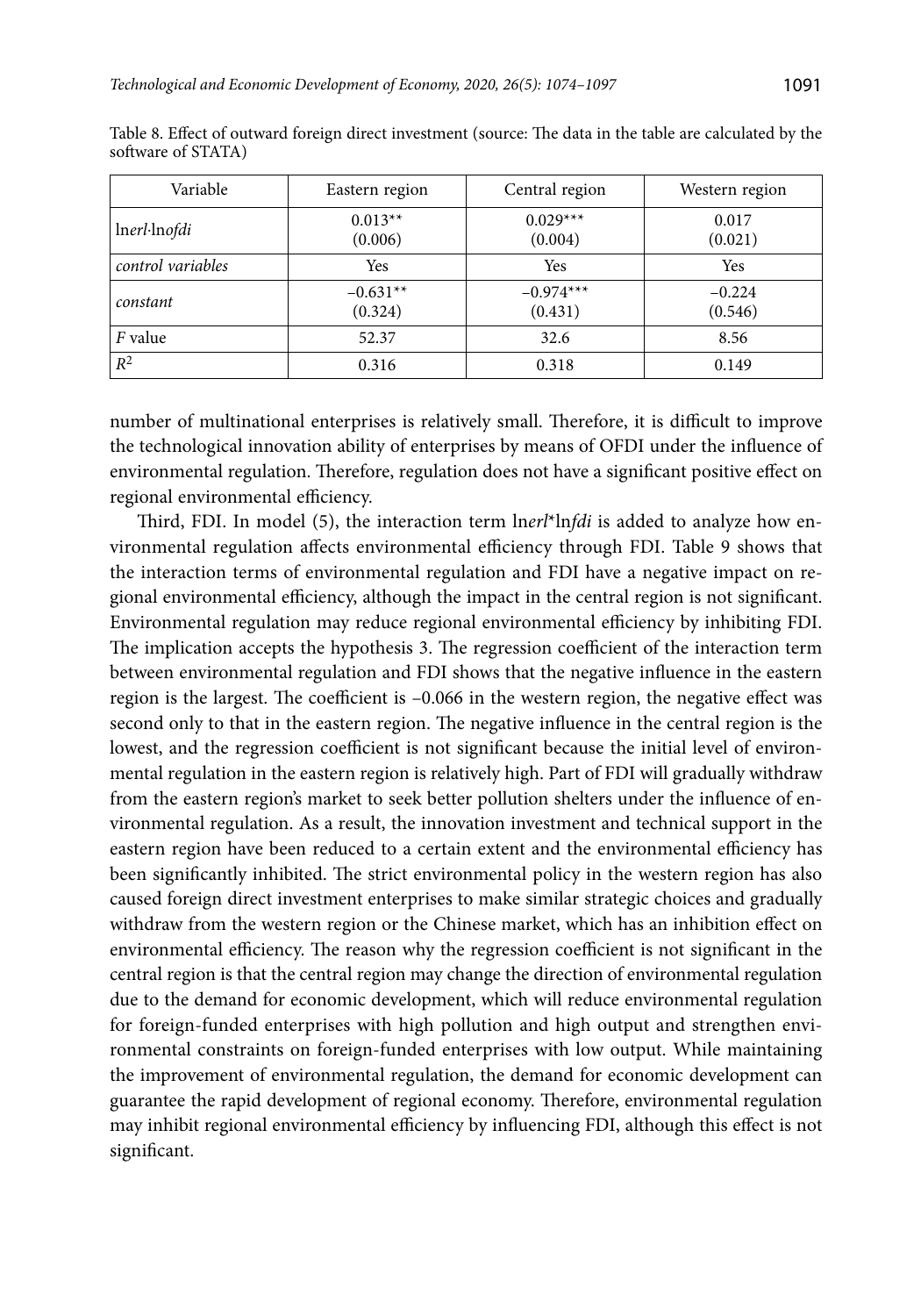| Variable          | Eastern region         | Central region      | Western region        |
|-------------------|------------------------|---------------------|-----------------------|
| lnerl·lnfdi       | $-0.114**$<br>(0.053)  | $-0.047$<br>(0.110) | $-0.066**$<br>(0.032) |
| control variables | Yes                    | Yes                 | Yes                   |
| constant          | $-2.202***$<br>(0.531) | $-0.095$<br>(0.666) | $-0.472$<br>(0.518)   |
| <i>F</i> value    | 7.236                  | 2.773               | 3.021                 |
| $R^2$             | 0.389                  | 0.257               | 0.161                 |

Table 9. Effect of foreign direct investment (source: The data in the table are calculated by the software of STATA)

### **Conclusions**

This paper studies the regional heterogeneity of environmental efficiency convergence, and explores the impact of environmental regulation on environmental efficiency convergence. The following results were obtained. (1) The DEA-Malmquist index is used to calculate the environmental efficiency, and the results show that the environmental efficiency is the highest in the eastern region followed by the western region, while the central region is the lowest. (2) The differences of environmental efficiency are converging in China, as well as in the eastern, central and western regions. The convergence rate of environmental efficiency differences between the central and western regions is significantly higher than that of the eastern region. The low environmental efficiency areas will catch up with the high environmental efficiency areas. (3) Environmental regulation has the effect of first restraining and then promoting regional environmental efficiency. When environmental regulation passes a certain threshold, the growth rate of environmental efficiency in the central and western regions with low environmental efficiency will be significantly higher than that of the eastern region. (4) R&D investment and OFDI can significantly improve the regional environmental efficiency under the influence of environmental regulation, at the same time, we should be alert to the crowding out effect on FDI.

Based on the empirical study, we identified the following policy implications.

(1) To break down the institutional obstacles and administrative barriers that impede regional coordinated development, the communication and coordination among the regions should be strengthened and interest- and risk-sharing mechanisms should be built for regional coordinated development. In the central and western regions, the vertical and horizontal fiscal transfer payment mechanisms are improved and environmental pollution treatment investments are enhanced; therefore, enhancing policy support for regions with backward environmental efficiency encourages local governments and enterprises to reduce emissions voluntarily to obtain more preferential policies; strengthen environmental administration, surveillance and supervision; and improve effective and targeted environmental regulation. In addition, the exit of low-efficiency and heavily polluting enterprises from the market should be accelerated, a strict market access mechanism should be established, heavily polluting enterprises should be restricted from transfer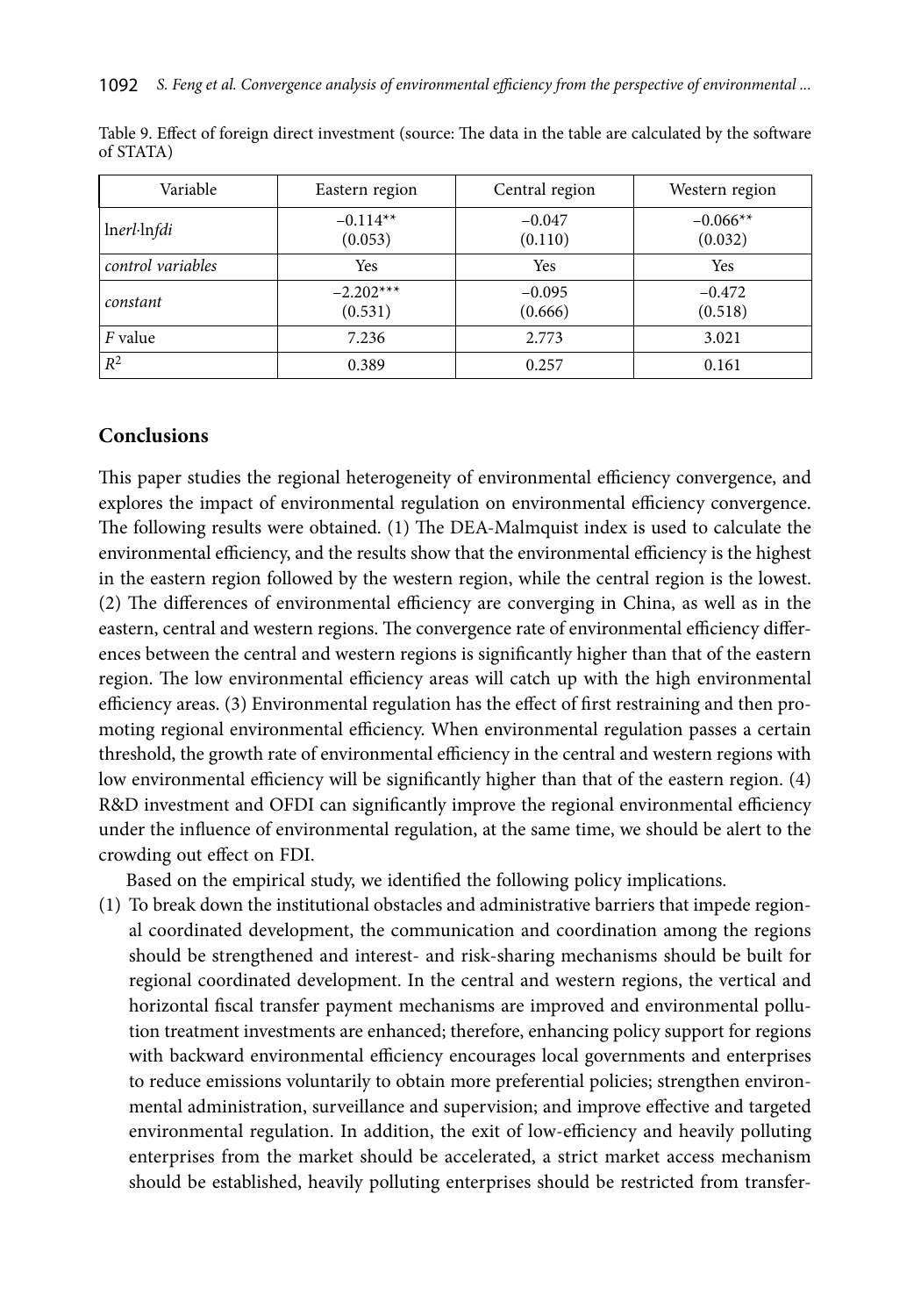ring to the central region and industrial transformation and upgrades as well as energy conservation and emission reduction should be promoted in regions with low environmental efficiency.

- (2) To formulate different environmental regulation strategies for different regions. In the context of China's high-quality economic development, the theory that "only GDP matters" should be eliminated in the regions with low environmental efficiency, and regional environmental pollution treatments should be intensified. For regions with low environmental efficiency, efforts in environmental pollution treatment should be improved, more command-and-control environmental regulation policies should be enacted, the development of energy-intensive and high-emission enterprises should be restricted, the excessive concentration of highly polluting industries should be prevented, the industrial layout of the regions should be optimized, the reliance of economic development on energy consumption should be reduced, and the intensity of energy consumption should be gradually lowered. At the same time, to prevent the regions with low environmental efficiency from falling into the "steady-equilibrium" trap of "low environmental efficiency", we will improve the structure of environmental pollution treatment investments, increase the input in the "three simultaneities" of construction projects and the treatment of sources of old industrial pollution, resolve current problems and eliminate root causes by controlling environmental pollution from the source and reducing the emissions of pollutants from per unit production. For the regions with high environmental efficiency, we will mainly rely on the "incentive" environmental regulation tools, stimulate the innovation potential of industrial enterprises.
- (3) To increase the spending on R&D and improve the transformation of achievements of technological innovation, a number of changes should be made. In the central region, industrial enterprises–especially polluting enterprises–account for a large proportion, although their R&D input is far less than that in the central region. Thus, we will inject more investment in R&D in the central region with low environmental efficiency, increase their percentage of the GDP, enhance the support for the innovation or introduction of technology for polluting enterprises and accelerate technology diffusion in regions with low environmental efficiency. In addition, we will further strengthen the cooperation at the industry-university-research level between industrial enterprises and scientific research institutions and universities (colleges), promote R&D and the application of green production technology in the eastern region and encourage the transformation of technological innovation achievements to continue increasing environmental efficiency with technological innovation.

This paper studies the relationship between environmental regulation and regional environmental efficiency convergence from the provincial-level administrative regions. However, the impact of environmental regulation on regional environmental efficiency convergence has not been further explored from the micro-enterprise level, and an optimal intensity of environmental regulation has not been identified that can maintain the continuous improvement of environmental efficiency. For future research, it will be very meaningful to consider the effect of industry heterogeneity in environmental regulations on the regional environ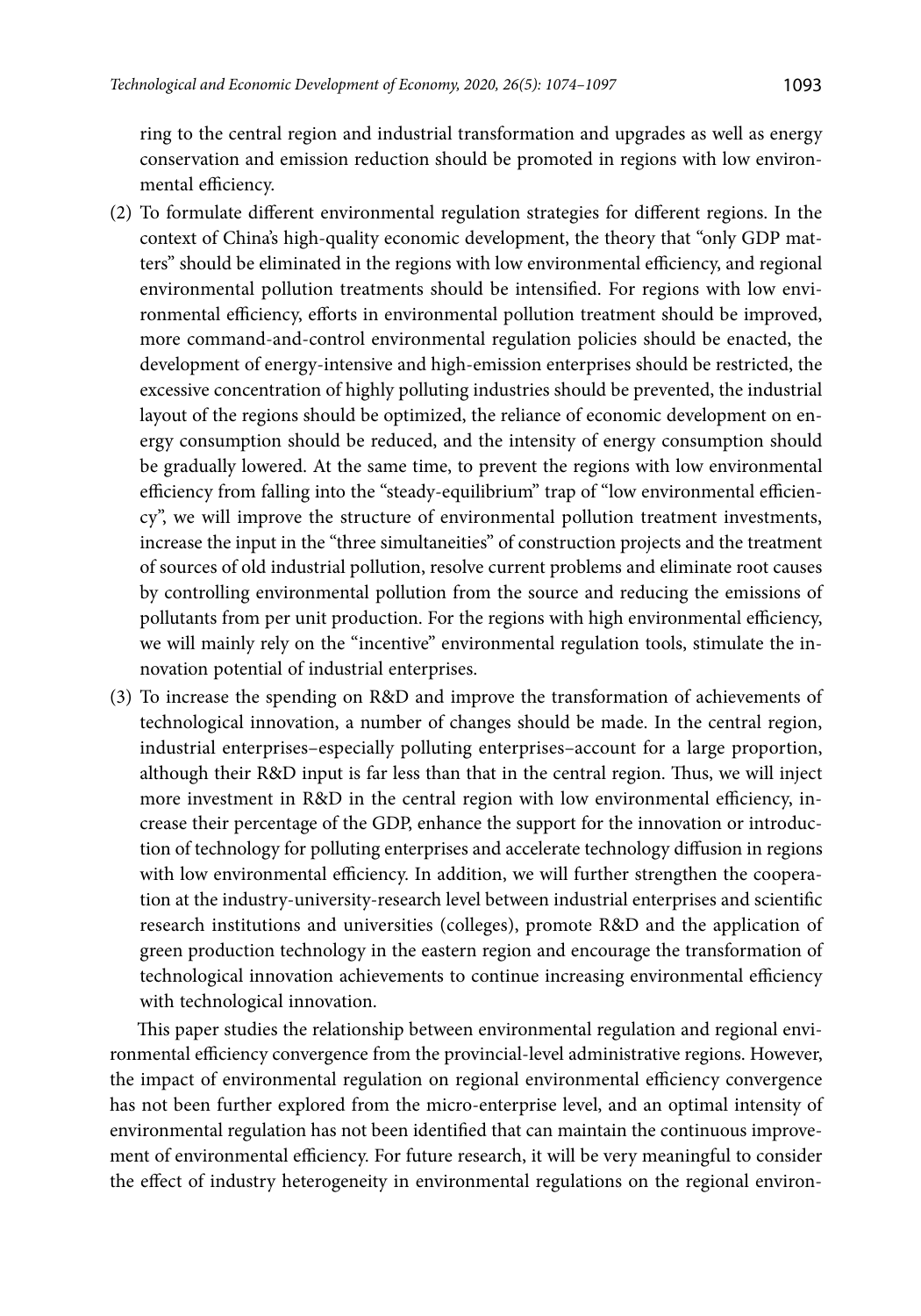mental efficiency convergence and formulate environmental regulation strategies. In addition, under the condition of ensuring the normal production and operation of enterprises, each region should determine an optimal range of environmental regulation intensities in the future according to the actual development situation to promote sustainable economic development while improving environmental efficiency.

#### **References**

- Alford, W. P., & Shen, Y. (1997). Limits of the law in addressing China's environmental dilemma. *Stanford Environmental Law Journal*, *99*(1), 49–54.
- Auffhammer, M., & Kellogg, R. (2011). Clearing the Air? The effects of gasoline content regulation on air quality. *American Economic Review*, *101*(6), 2687–2722. <https://doi.org/10.1257/aer.101.6.2687>
- Bai, J., & Liu, Y. (2020). Is market integration conducive to spatial convergence of regional innovation. *Finance* & *Trade Economics*, (1), 1–14. <http://doi.org/10.19795/j.cnki.cn11-1166/f.20200103.008>
- Camarero, M., Castillo, J., Picazo-Tadeo, A. J., & Tamarit, C. (2013). Eco-efficiency and convergence in OECD countries. *Environmental and Resource Economics*, *55*(1), 87–106. <https://doi.org/10.1007/s10640-012-9616-9>
- Cao, K., Zhang, W., Liu, S., Huang, B., & Huang, W. (2019). Pareto law-based regional inequality analysis of PM2.5 air pollution and economic development in China. *Journal of Environmental Management*, *252*(24), 109635. <https://doi.org/10.1016/j.jenvman.2019.109635>
- Chakraborty, P., & Chatterjee, C. (2017). Does environmental regulation indirectly induce upstream innovation? New evidence from India. *Research Policy*, *46*(5), 939–955. <https://doi.org/10.1016/j.respol.2017.03.004>
- Chen, C., Lan, Q., Gao, M., & Sun, Y. (2018a). Green total factor productivity growth and its determinants in China's industrial economy. *Sustainability*, *10*(4), 1052–1078. <https://doi.org/10.3390/su10041052>
- Chen, Z., Kahn, M. E., Liu, Y., & Wang, Z. (2018b). The consequences of spatially differentiated water pollution regulation in China. *Journal of Environmental Economics and Management*, *88*(3), 468–485. <https://doi.org/10.1016/j.jeem.2018.01.010>
- Cheng, Z., Li, L., & Liu, J. (2017). The emissions reduction effect and technical progress effect of environmental regulation policy tools. *Journal of Cleaner Production*, *149*(4), 191–205. <https://doi.org/10.1016/j.jclepro.2017.02.105>
- *China Environmental Statistics Yearbook.* (2009–2018). [https://data.cnki.net/yearbook/Single/](https://data.cnki.net/yearbook/Single/N2019030257) [N2019030257](https://data.cnki.net/yearbook/Single/N2019030257)
- *China Science and Technology Statistical Yearbook.* (2009–2018). [https://data.cnki.net/yearbook/Single/](https://data.cnki.net/yearbook/Single/N2020030067) [N2020030067](https://data.cnki.net/yearbook/Single/N2020030067)
- *China Energy Statistics Yearbook.* (2009–2018). <https://data.cnki.net/yearbook/Single/N2019080025>
- Churchill, S. A., Inekwe, J., & Ivanovski, K. (2018). Conditional convergence in per capita carbon emissions since 1900. *Applied Energy*, *228*(10), 916–927.<https://doi.org/10.1016/j.apenergy.2018.06.132>
- Cole, M. A., & Elliott, R. J. R. (2003). Do environmental regulations influence trade patterns? Testing old and new trade theories. *The World Economy*, *26*(8), 1163–1186. <https://doi.org/10.1111/1467-9701.00567>
- Duman, Y. S., & Kasman, A. (2018). Environmental technical efficiency in EU member and candidate countries: A parametric hyperbolic distance function approach. *Energy*, *147*(3), 297–307. <https://doi.org/10.1016/j.energy.2018.01.037>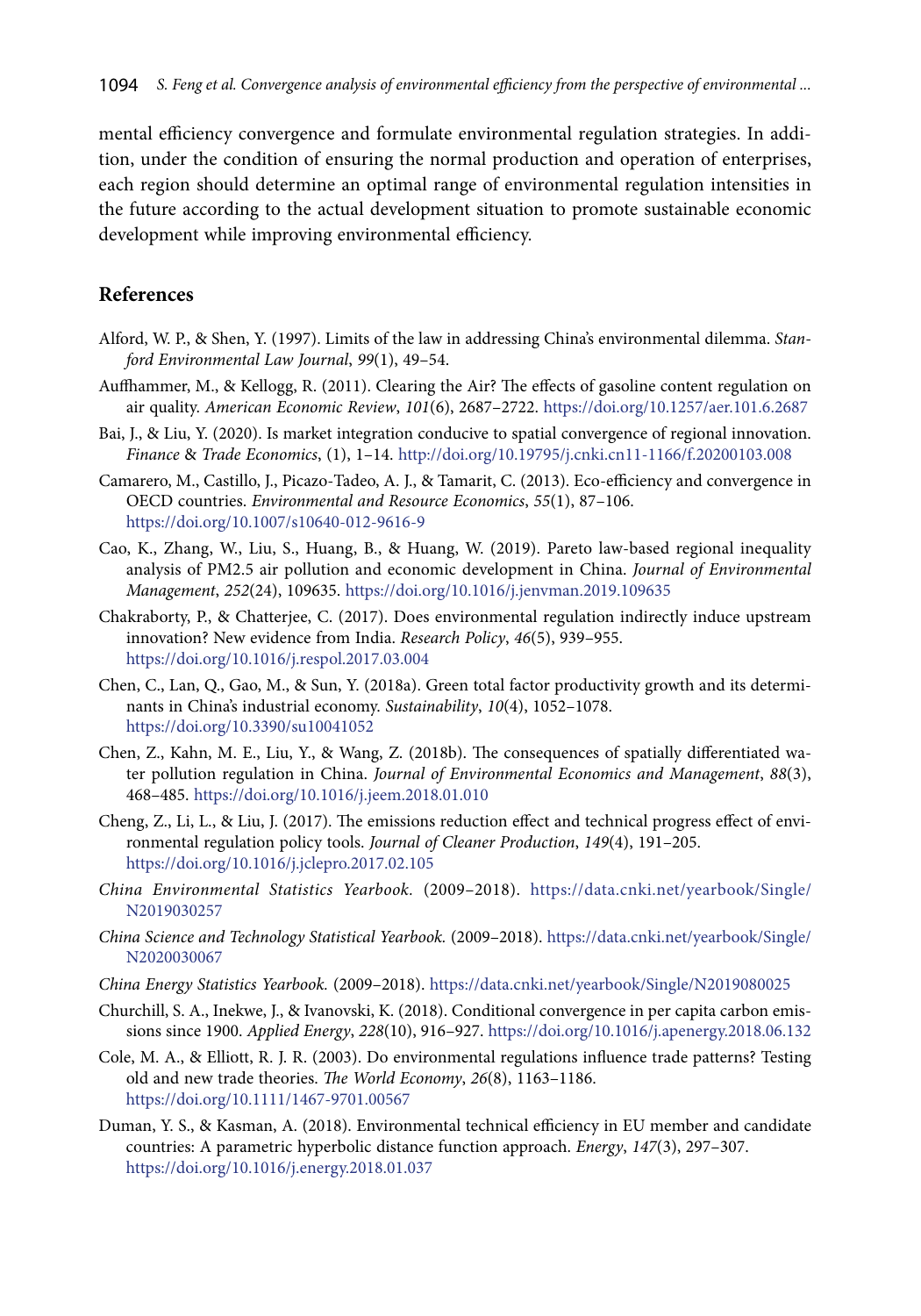- Fredriksson, P. G., & Millimet, D. L. (2002). Is there a "California effect" in US environmental policy making. *Regional Science and Urban Economics*, *32*(6), 737–764. [https://doi.org/10.1016/S0166-0462\(01\)00096-5](https://doi.org/10.1016/S0166-0462(01)00096-5)
- Gehrsitz, M. (2017). The effect of low emission zones on air pollution and infant health. *Journal of Environmental Economics and Management*, *83*(5), 121–144. <https://doi.org/10.1016/j.jeem.2017.02.003>
- Gray, W. B., & Shadbegian, R. J. (2003). Plant vintage, technology, and environmental regulation. *Journal of Environmental Economics* & *Management*, *46*(3), 384–402. [https://doi.org/10.1016/S0095-0696\(03\)00031-7](https://doi.org/10.1016/S0095-0696(03)00031-7)
- Greenstone, M., List, J. A., & Syverson, C. (2012). The effects of environmental regulation on the competitiveness of U.S. manufacturing. *Social Science Electronic Publishing*, *93*(2), 431–435. <https://doi.org/10.3386/w18392>
- Guo, L., Qu, Y., & Tseng, M. (2017). The interaction effects of environmental regulation and technological innovation on regional green growth performance. *Journal of Cleaner Production*, *162*(27), 894–902. <https://doi.org/10.1016/j.jclepro.2017.05.210>
- Hao, Y., Deng, Y., Lu, Z., & Chen, H. (2018). Is environmental regulation effective in China? Evidence from city-level panel data. *Journal of Cleaner Production*, *188*(7), 966–976. <https://doi.org/10.1016/j.jclepro.2018.04.003>
- Hering, L., & Poncet, S. (2014). Environmental policy and exports: Evidence from Chinese cities. *Journal of Environmental Economics and Management*, *68*(2), 296–318. <https://doi.org/10.1016/j.jeem.2014.06.005>
- Herrerias, M. J. (2012). World energy intensity convergence revisited: A weighted distribution dynamics approach. *Energy Policy*, *49*(10), 383–399. <https://doi.org/10.1016/j.enpol.2012.06.044>
- Jin, W., Zhang, H., Liu, S., & Zhang, H. (2019). Technological innovation, environmental regulation, and green total factor effciency of industrial water resources. *Journal of Cleaner Production*, *211*(6), 61–69. <https://doi.org/10.1016/j.jclepro.2018.11.172>
- Jin, Y., Andersson, H., & Zhang, S. (2016). Air pollution control policies in China: A retrospective and prospects. *International Journal of Environmental Research* & *Public Health*, *12*(13), 1219. <https://doi.org/10.3390/ijerph13121219>
- Kaneko, S., & Managi, S. (2004). Environmental productivity in China. *Economics Bulletin*, *17*(2), 1–10.
- Li, L., & Hu, J. (2012). Ecological total-factor energy efficiency of regions in China. *Energy Policy*, *46*(3), 216–224. <https://doi.org/10.1016/j.enpol.2012.03.053>
- Li, N., Zhang, X., Shi, M., & Hewings, G. (2019). Does China's air pollution abatement policy matter? An assessment of the Beijing-Tianjin-Hebei region based on a multi-regional CGE model. *Energy Policy*, *127*(4), 213–227. <https://doi.org/10.1016/j.enpol.2018.12.019>
- Long, X., Sun, M., Cheng, F., & Zhang, J. (2017). Convergence analysis of eco-efficiency of China's cement manufacturers through unit root test of panel data. *Energy*, *134*(9), 709–717. <https://doi.org/10.1016/j.energy.2017.05.079>
- Lu, X., & Xu, C. (2019). The difference and convergence of total factor productivity of inter-provincial water resources in China based on three- stage DEA-Malmquist index model. *Sustainable Computing: Informatics and Systems*, *22*(6), 75–83. <https://doi.org/10.1016/j.suscom.2019.01.019>
- Ivanovski, K., Churchill, S. A., & Smyth, R. (2018). A club convergence analysis of per capita energy consumption across Australian regions and sectors. *Energy Economics*, *76*(11), 519–531. <https://doi.org/10.1016/j.eneco.2018.10.035>
- Maximilian, A., & Kellogg, R. (2011). Clearing the air? The effects of gasoline content regulation on air quality. *American Economic Review*, *101*(6), 2687–2722. <https://doi.org/10.1257/aer.101.6.2687>
- Miao, C., Fang, D., Sun, L., Luo, Q., & Yu, Q. (2018). Driving effect of technology innovation on energy utilization efficiency in strategic emerging industries. *Journal of Cleaner Production*, *170*(1), 1177–1184. <https://doi.org/10.1016/j.jclepro.2017.09.225>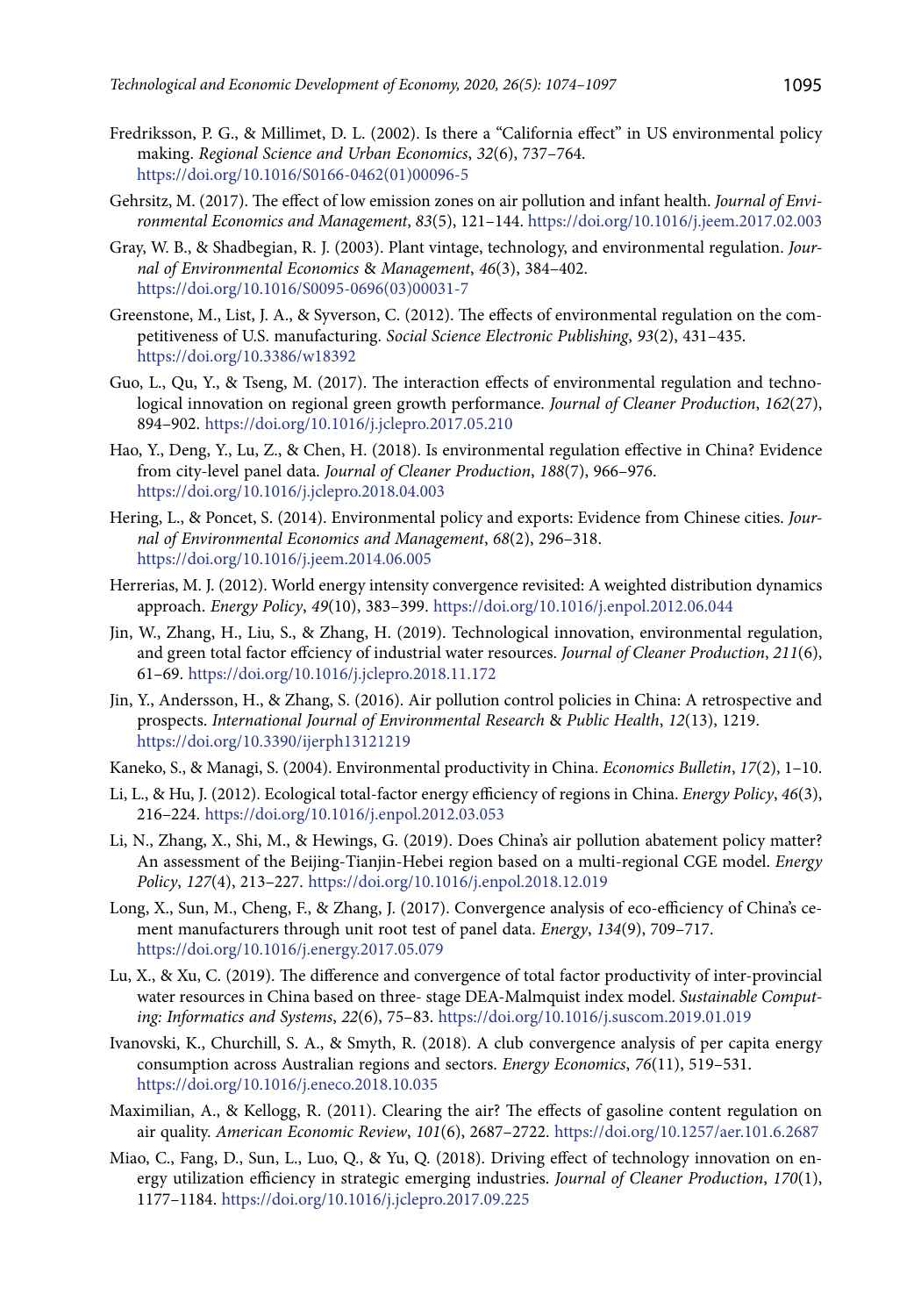- Miao, Z., Baležentis, T., Tian, Z., Shao, S., Geng, Y., & Wu, R. (2019). Environmental performance and regulation effect of China's atmospheric pollutant emissions: Evidence from "Three Regions and Ten Urban Agglomerations". *Environmental and Resource Economics*, *74*, 211–242. <https://doi.org/10.1007/s10640-018-00315-6>
- National Bureau of Statistics of China. (n.d.). <http://www.stats.gov.cn/tjsj/ndsj/>
- National Bureau of Statistics of China. (2017). *China Statistical Yearbook 2017*. [http://www.stats.gov.](http://www.stats.gov.cn/tjsj/ndsj/2017/indexch.htm) [cn/tjsj/ndsj/2017/indexch.htm](http://www.stats.gov.cn/tjsj/ndsj/2017/indexch.htm)
- Palmer, K., Oates, W. E., & Portney, P. (1995). Tightening environmental standards: the benefit-cost or the no-cost paradigm. *Journal of Economic Perspectives*, *9*(4), 119–132. <https://doi.org/10.1257/jep.9.4.119>
- Pan, X., Ai, B., Li, C., Pan, X., & Yan, Y. (2019). Dynamic relationship among environmental regulation, technological innovation and energy efficiency based on large scale provincial panel data in China. *Technological Forecasting and Social Change*, *144*(7), 428–435. <https://doi.org/10.1016/j.techfore.2017.12.012>
- Peng, B., Tu, Y., Elahi, E., & Wei, G. (2018). Extended Producer Responsibility and corporate performance: Effects of environmental regulation and environmental strategy. *Journal of Environmental Management*, *218*(7), 181–189. <https://doi.org/10.1016/j.jenvman.2018.04.068>
- Piao, S., Li, J., & Ting, C. (2019). Assessing regional environmental efficiency in China with distinguishing weak and strong disposability of undesirable outputs. *Journal of Cleaner Production*, *227*(22), 748–759. <https://doi.org/10.1016/j.jclepro.2019.04.207>
- Porter, M. E. (1991). Toward a dynamic theory of strategy. *Strategic Management Journal*, *12*(S2), 95– 117. <https://doi.org/10.1002/smj.4250121008>
- Porter, M. E., & Linde, C. (1995). Toward a new conception of the environment competitiveness relationship. *Journal of Economic Perspectives*, *9*(5), 97–118.<https://doi.org/10.1257/jep.9.4.97>
- Ren, S., Li, X., Yuan, B., Li, D., & Chen, X. (2018). The effects of three types of environmental regulation on eco-efficiency: A cross-region analysis in China. *Journal of Cleaner Production*, *173*(4), 245–255. <https://doi.org/10.1016/j.jclepro.2016.08.113>
- Rubashkina, Y., Galeott, M., & Verdolini, E. (2015). Environmental regulation and competitiveness: empirical evidence on the Porter Hypothesis from European manufacturing sectors. *Energy Policy*, *83*, 288–300. <https://doi.org/10.1016/j.enpol.2015.02.014>
- Shi, X., & Xu, Z. (2018). Environmental regulation and firm exports: evidence from the eleventh Five-Year Plan in China. *Journal of Environmental Economics and Management*, *89*(2), 187–200. <https://doi.org/10.1016/j.jeem.2018.03.003>
- Song, M., An, Q., Zhang, W., Wang, Z., & Wu, J. (2012). Environmental efficiency evaluation based on data envelopment analysis: A review. *Renewable and Sustainable Energy Reviews*, *16*(7), 4465–4469. https://doi.org/10.1016/j.rser.2012.04.052
- Stern, D. I. (2012). Modeling international trends in energy efficiency. *Energy Economics*, *34*(6), 2200– 2208. <https://doi.org/10.1016/j.eneco.2012.03.009>
- Sueyoshi, T., & Yuan, Y. (2017). Social sustainability measured by intermediate approach for DEA environmental assessment: Chinese regional planning for economic development and pollution prevention. *Energy Economics*, *66*(8), 154–166. <https://doi.org/10.1016/j.eneco.2017.06.008>
- Suh, S., & Huppes, G. (2005). Methods for Life Cycle Inventory of a product. *Journal of Cleaner Production*, *13*(7), 687–697.<https://doi.org/10.1016/j.jclepro.2003.04.001>
- Tian, G., Miao, C., Hu, Z., & Miao, J. (2018). Environmental regulation, local protection and the spatial distribution of pollution-intensive industries in China. *Acta Geographica Sinica*, *73*(10), 1954–1969.
- Wang, X., & Shao, Q. (2019). Non-linear effects of heterogeneous environmental regulations on green growth in G20 countries: Evidence from panel threshold regression. *Science of The Total Environment*, *660*(14), 1346–1354. <https://doi.org/10.1016/j.scitotenv.2019.01.094>